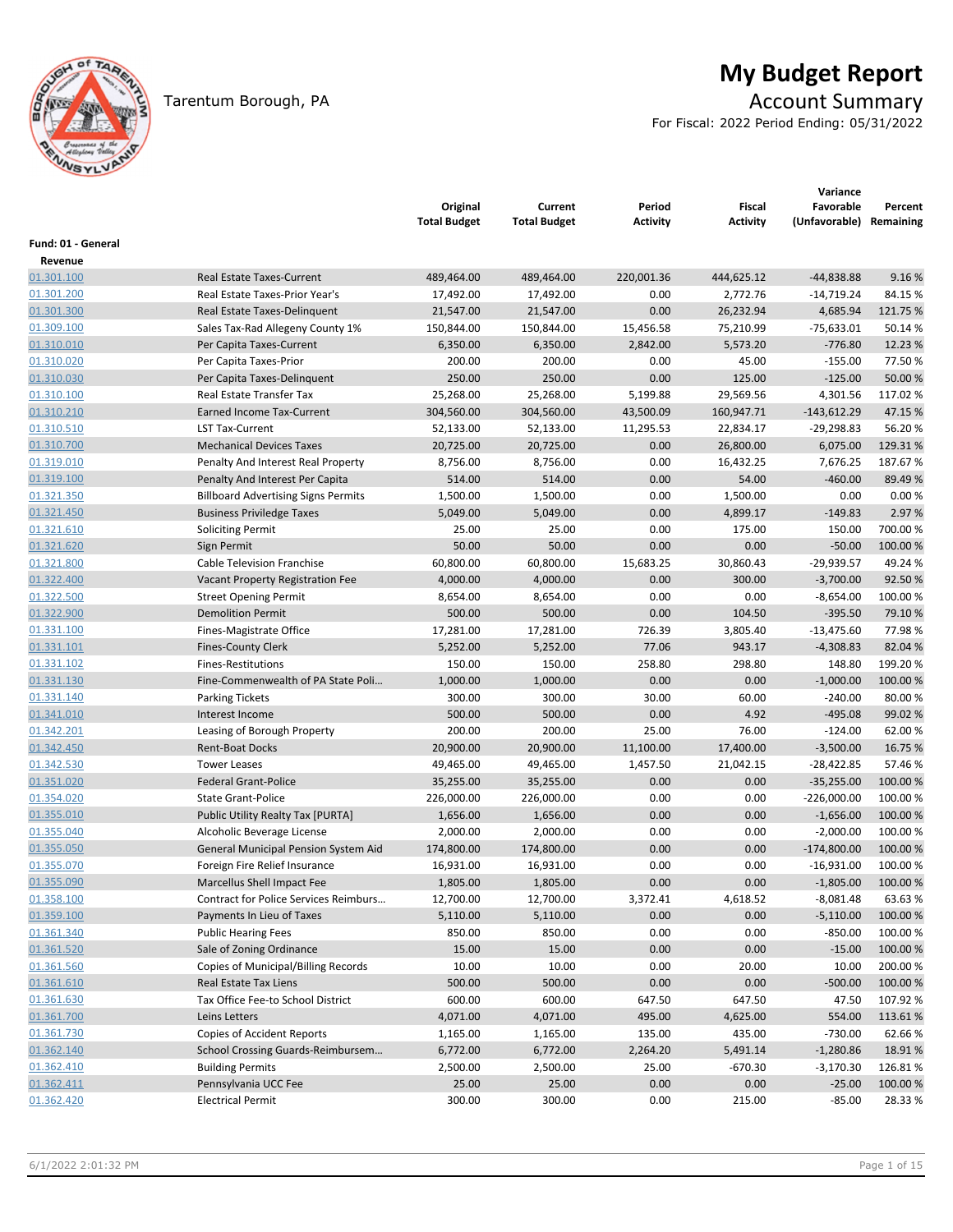|                          |                                                               | Original<br><b>Total Budget</b> | Current<br><b>Total Budget</b> | Period<br><b>Activity</b> | Fiscal<br><b>Activity</b> | Variance<br>Favorable<br>(Unfavorable) Remaining | Percent              |
|--------------------------|---------------------------------------------------------------|---------------------------------|--------------------------------|---------------------------|---------------------------|--------------------------------------------------|----------------------|
| 01.362.450               | <b>Occupancy Permits</b>                                      | 13,500.00                       | 13,500.00                      | 1,100.00                  | 9,725.00                  | $-3,775.00$                                      | 27.96 %              |
| 01.363.210               | <b>Parking Meters</b>                                         | 1,000.00                        | 1,000.00                       | 0.00                      | 0.00                      | $-1,000.00$                                      | 100.00%              |
| 01.363.220               | <b>Parking Permits</b>                                        | 10,000.00                       | 10,000.00                      | 0.00                      | 4,830.00                  | $-5,170.00$                                      | 51.70%               |
| 01.363.510               | Penndot Summer/Winter Maintanen                               | 18,700.00                       | 18,700.00                      | 0.00                      | 0.00                      | $-18,700.00$                                     | 100.00%              |
| 01.364.300               | Solid Waste Collection/Recycling                              | 509,800.00                      | 509,800.00                     | 44,882.92                 | 218,732.26                | $-291,067.74$                                    | 57.09 %              |
| 01.364.900               | <b>Delinquent Fee</b>                                         | 8,000.00                        | 8,000.00                       | 2,470.00                  | 13,080.00                 | 5,080.00                                         | 163.50%              |
| 01.367.300               | <b>Special Events Revenues</b>                                | 4,000.00                        | 4,000.00                       | 0.00                      | 0.00                      | $-4,000.00$                                      | 100.00 %             |
| 01.372.520               | <b>NSF Fees</b>                                               | 150.00                          | 150.00                         | $-12.00$                  | $-108.00$                 | $-258.00$                                        | 172.00%              |
| 01.383.100               | PLGIT Credit Card Revenue Bonus                               | 0.00                            | 0.00                           | 0.00                      | 171.92                    | 171.92                                           | 0.00 %               |
| 01.387.000               | Donations From Private Sources                                | 0.00                            | 0.00                           | 5,000.00                  | 5,000.00                  | 5,000.00                                         | 0.00%                |
| 01.389.100               | Misc Income                                                   | 500.00                          | 500.00                         | 0.00                      | 168.80                    | $-331.20$                                        | 66.24 %              |
| 01.389.200               | <b>AP Discounts</b>                                           | 150.00                          | 150.00                         | 8.06                      | 48.70                     | $-101.30$                                        | 67.53 %              |
| 01.391.100               | Sale Of Fixed Assets                                          | 2,000.00                        | 2,000.00                       | 0.00                      | 0.00                      | $-2,000.00$                                      | 100.00 %             |
| 01.391.300               | Insurance Reimbursement To Current                            | 1,500.00                        | 1,500.00                       | 0.00                      | 27,768.72                 |                                                  | 26,268.72 1,851.25 % |
| 01.392.070               | <b>Transfer From Power Fund</b>                               | 1,477,060.00                    | 1,477,060.00                   | 0.00                      | 0.00                      | $-1,477,060.00$                                  | 100.00 %             |
| 01.395.120               | <b>Bad Debt Recoveries</b><br><b>Revenue Total:</b>           | 0.00<br>3,813,154.00            | 0.00<br>3,813,154.00           | 0.00<br>388,041.53        | 156.23<br>1,187,647.73    | 156.23<br>$-2,625,506.27$                        | 0.00%<br>68.85%      |
| <b>Expense</b>           |                                                               |                                 |                                |                           |                           |                                                  |                      |
| 01.400.113               | Council-Salaries                                              | 4,375.00                        | 4,375.00                       | 364.56                    | 9,280.73                  | $-4,905.73$                                      | $-112.13%$           |
| 01.400.192               | Council-FICA (Social Security)                                | 271.00                          | 271.00                         | 22.61                     | 113.05                    | 157.95                                           | 58.28%               |
| 01.400.193               | Council-Medicare                                              | 63.00                           | 63.00                          | 5.32                      | 26.59                     | 36.41                                            | 57.79 %              |
| 01.400.241               | Council-Supplies                                              | 50.00                           | 50.00                          | 7.46                      | 7.46                      | 42.54                                            | 85.08%               |
| 01.400.331               | <b>Council-Travel Expense</b>                                 | 150.00                          | 150.00                         | 0.00                      | 32.95                     | 117.05                                           | 78.03 %              |
| 01.400.341               | Council-Advertising                                           | 300.00                          | 300.00                         | 52.34                     | 196.61                    | 103.39                                           | 34.46%               |
| 01.400.342               | Council-Codification                                          | 1,600.00                        | 1,600.00                       | 863.72                    | 1,262.14                  | 337.86                                           | 21.12%               |
| 01.400.420               | <b>Council-Dues And Subscriptions</b>                         | 4,100.00                        | 4,100.00                       | 9.98                      | 3,522.32                  | 577.68                                           | 14.09 %              |
| 01.400.460               | <b>Council-Meetings And Conferences</b>                       | 1,000.00                        | 1,000.00                       | 0.00                      | 246.66                    | 753.34                                           | 75.33 %              |
| 01.400.461               | Council-Hotel for Conf/Classes                                | 700.00                          | 700.00                         | 0.00                      | 1,198.73                  | -498.73                                          | $-71.25%$            |
| 01.401.112               | Mayor-Salary                                                  | 625.00                          | 625.00                         | 52.08                     | 260.39                    | 364.61                                           | 58.34 %              |
| 01.401.192               | Mayor-FICA (Social Security)                                  | 39.00                           | 39.00                          | 3.23                      | 16.15                     | 22.85                                            | 58.59%               |
| 01.401.193               | Mayor-Medicare                                                | 9.00                            | 9.00                           | 0.76                      | 3.79                      | 5.21                                             | 57.89%               |
| 01.401.420               | Mayor-Dues And Subcriptions                                   | 50.00                           | 50.00                          | 1.42                      | 27.10                     | 22.90                                            | 45.80%               |
| 01.401.460               | Mayor-Meetings And Conferences                                | 100.00                          | 100.00                         | 0.00                      | 0.00                      | 100.00                                           | 100.00 %             |
| 01.402.311               | <b>Financial-Accounting And Auditing</b>                      | 3,750.00                        | 3,750.00                       | 0.00                      | 1,667.00                  | 2,083.00                                         | 55.55 %              |
| 01.402.319               | NSF Charge to Customer                                        | 0.00                            | 0.00                           | $-245.00$                 | $-665.00$                 | 665.00                                           | 0.00%                |
| 01.402.390               | Financial-Bank Service Fees                                   | 1,667.00                        | 1,667.00                       | 509.47                    | 1,746.62                  | $-79.62$                                         | $-4.78%$             |
| 01.403.114               | <b>Tax Col-Commissions</b>                                    | 17,000.00                       | 17,000.00                      | 4,734.87                  | 11,628.00                 | 5,372.00                                         | 31.60%               |
| 01.403.192               | Tax Collector-FICA (Social Security)                          | 1,054.00                        | 1,054.00                       | 293.56                    | 720.93                    | 333.07                                           | 31.60%               |
| 01.403.193               | Tax Collector-Medicare                                        | 247.00                          | 247.00                         | 68.66                     | 168.60                    | 78.40                                            | 31.74 %              |
| 01.403.210               | <b>Tax Col-Office Supplies</b>                                | 500.00                          | 500.00                         | 0.00                      | 1,113.50                  | $-613.50$                                        | $-122.70%$           |
| 01.403.321               | Tax Office - Phone & Internet                                 | 406.00                          | 406.00                         | 33.85                     | 135.40                    | 270.60                                           | 66.65%               |
| 01.403.325               | Tax Col-Postage                                               | 800.00                          | 800.00                         | 2.65                      | 712.36                    | 87.64                                            | 10.96%               |
| 01.403.342               | Tax Col-Printing                                              | 250.00                          | 250.00                         | 0.00                      | 0.00                      | 250.00                                           | 100.00 %             |
| 01.403.353               | Tax Col-Bond                                                  | 250.00                          | 250.00                         | 0.00                      | 145.00                    | 105.00                                           | 42.00%               |
| 01.403.420<br>01.403.430 | Tax Collector-dues and Subscriptions                          | 1,500.00                        | 1,500.00                       | 1,200.00                  | 1,280.00                  | 220.00                                           | 14.67%               |
| 01.403.452               | Tax Collector-Lein Fees<br>Tax Collector-Computer Maintenance | 0.00<br>450.00                  | 0.00<br>450.00                 | 0.00<br>0.00              | $-760.00$<br>95.00        | 760.00<br>355.00                                 | 0.00%<br>78.89%      |
| 01.403.750               | Tax Collector Equipment/Computer                              | 1,500.00                        | 1,500.00                       | 0.00                      | 107.14                    | 1,392.86                                         | 92.86%               |
| 01.404.114               | Solicitor-Wages                                               | 8,333.00                        | 8,333.00                       | 0.00                      | 0.00                      | 8,333.00                                         | 100.00%              |
| 01.404.160               | Solicitor-Pension/Retirement                                  | 1,327.00                        | 1,327.00                       | 0.00                      | 0.00                      | 1,327.00                                         | 100.00 %             |
| 01.404.192               | Solicitor-FICA (Social Security)                              | 517.00                          | 517.00                         | 0.00                      | 0.00                      | 517.00                                           | 100.00 %             |
| 01.404.193               | Solicitor-Medicare                                            | 121.00                          | 121.00                         | 0.00                      | 0.00                      | 121.00                                           | 100.00 %             |
| 01.404.194               | Solicitor-Unemployment Comp                                   | 167.00                          | 167.00                         | 0.00                      | 0.00                      | 167.00                                           | 100.00 %             |
| 01.404.314               | Other Legal Fees                                              | 2,500.00                        | 2,500.00                       | 854.34                    | 4,207.43                  | $-1,707.43$                                      | $-68.30%$            |
| 01.405.121               | Manager-Salary                                                | 30,013.00                       | 30,013.00                      | 2,308.44                  | 11,525.40                 | 18,487.60                                        | 61.60%               |
| 01.405.158               | Manager-Life Insurance                                        | 0.00                            | 0.00                           | 4.40                      | 22.00                     | $-22.00$                                         | 0.00%                |
| 01.405.160               | <b>Manager-Pension Retirement</b>                             | 4,636.00                        | 4,636.00                       | 0.00                      | 0.00                      | 4,636.00                                         | 100.00 %             |
| 01.405.192               | Manager-FICA (Social Security)                                | 1,861.00                        | 1,861.00                       | 143.15                    | 714.64                    | 1,146.36                                         | 61.60%               |
|                          |                                                               |                                 |                                |                           |                           |                                                  |                      |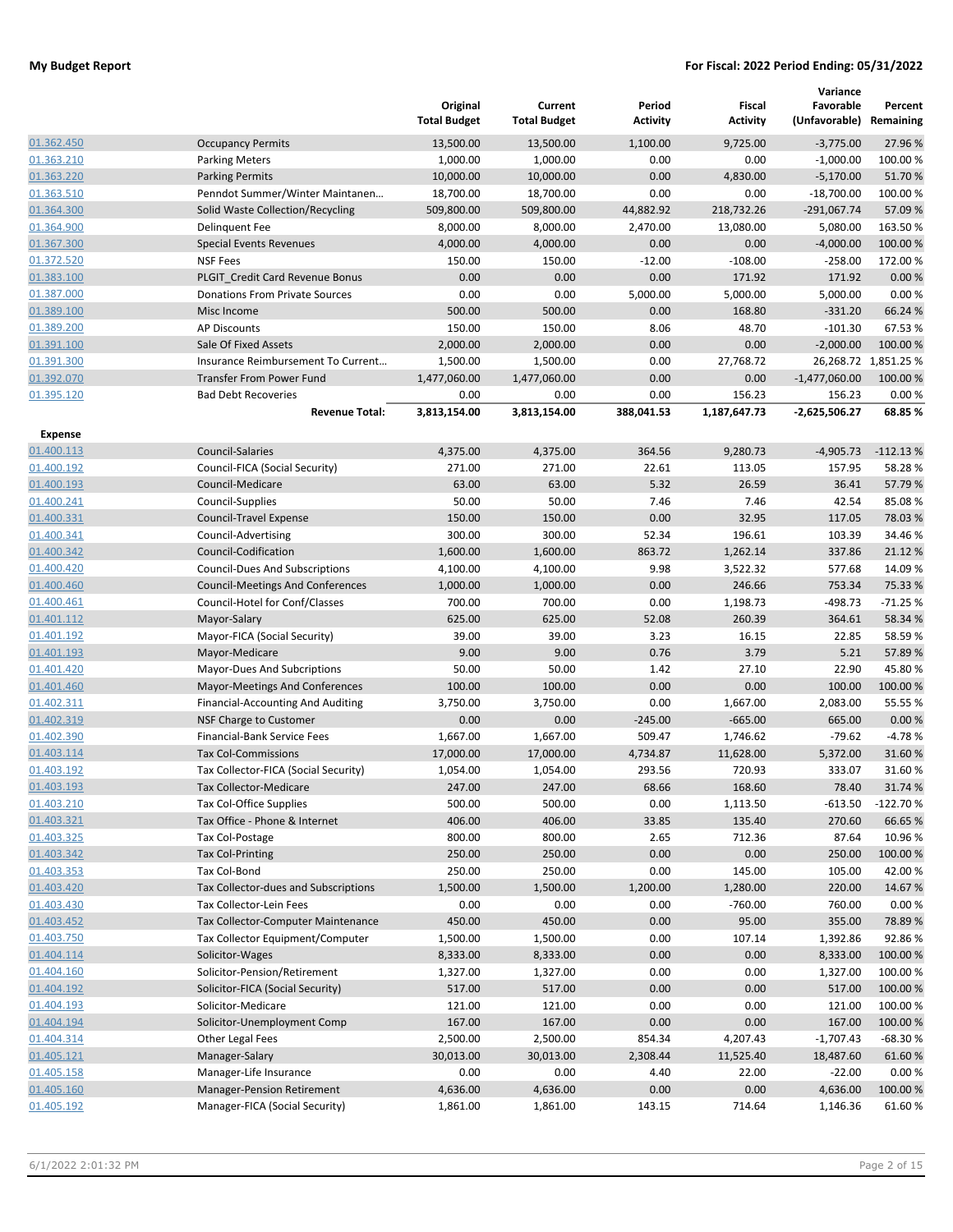|            |                                         | Original<br><b>Total Budget</b> | Current<br><b>Total Budget</b> | Period<br><b>Activity</b> | Fiscal<br><b>Activity</b> | Variance<br>Favorable<br>(Unfavorable) Remaining | Percent    |
|------------|-----------------------------------------|---------------------------------|--------------------------------|---------------------------|---------------------------|--------------------------------------------------|------------|
| 01.405.193 | Manager-Medicare                        | 435.00                          | 435.00                         | 33.45                     | 167.04                    | 267.96                                           | 61.60%     |
| 01.405.194 | Manager-Unemployment Comp               | 167.00                          | 167.00                         | 0.00                      | 166.65                    | 0.35                                             | 0.21%      |
| 01.405.195 | Manager-Workers Compensation            | 35.00                           | 35.00                          | 0.00                      | 13.54                     | 21.46                                            | 61.31%     |
| 01.405.331 | Manager-Travel Expense                  | 150.00                          | 150.00                         | 0.00                      | 0.00                      | 150.00                                           | 100.00 %   |
| 01.405.353 | Manager-Bond                            | 165.00                          | 165.00                         | 0.00                      | 165.37                    | $-0.37$                                          | $-0.22%$   |
| 01.405.420 | Manager-Dues And Subscription           | 500.00                          | 500.00                         | 4.45                      | 88.93                     | 411.07                                           | 82.21%     |
| 01.405.460 | Manager-Meeting And Conference          | 525.00                          | 525.00                         | 0.00                      | 149.84                    | 375.16                                           | 71.46%     |
| 01.406.122 | Office-Salary                           | 18,845.00                       | 18,845.00                      | 1,449.48                  | 7,234.15                  | 11,610.85                                        | 61.61%     |
| 01.406.140 | Office-Wages                            | 18,158.00                       | 18,158.00                      | 1,382.80                  | 6,907.35                  | 11,250.65                                        | 61.96%     |
| 01.406.152 | Office-Dental Insurance                 | 181.00                          | 181.00                         | 15.12                     | 90.72                     | 90.28                                            | 49.88%     |
| 01.406.155 | Office-Vision Insurance                 | 36.00                           | 36.00                          | 3.00                      | 18.00                     | 18.00                                            | 50.00 %    |
| 01.406.156 | Office-Health Insurance                 | 14,369.00                       | 14,369.00                      | 727.36                    | 4,736.55                  | 9,632.45                                         | 67.04%     |
| 01.406.158 | Office Life Insurance                   | 114.00                          | 114.00                         | 8.80                      | 44.00                     | 70.00                                            | 61.40%     |
| 01.406.160 | <b>Office-Pension Retirement</b>        | 5,764.00                        | 5,764.00                       | 0.00                      | 0.00                      | 5,764.00                                         | 100.00 %   |
| 01.406.183 | Office-Overtime                         | 250.00                          | 250.00                         | 0.00                      | 13.09                     | 236.91                                           | 94.76%     |
| 01.406.192 | Office-FICA (Social Security)           | 2,310.00                        | 2,310.00                       | 175.61                    | 877.65                    | 1,432.35                                         | 62.01%     |
| 01.406.193 | Office-Medicare                         | 570.00                          | 570.00                         | 41.08                     | 205.26                    | 364.74                                           | 63.99%     |
| 01.406.194 | Office-Unemployment Comp                | 333.00                          | 333.00                         | 0.00                      | 333.29                    | $-0.29$                                          | $-0.09%$   |
| 01.406.195 | Office-Workers Compensation             | 43.00                           | 43.00                          | 0.00                      | 16.87                     | 26.13                                            | 60.77%     |
| 01.406.210 | Office-Office Supplies                  | 667.00                          | 667.00                         | 0.00                      | 191.97                    | 475.03                                           | 71.22 %    |
| 01.406.212 | <b>Office-Billing Forms</b>             | 500.00                          | 500.00                         | 108.71                    | 296.06                    | 203.94                                           | 40.79%     |
| 01.406.213 | Office-Computer/Copier Supplies         | 67.00                           | 67.00                          | 0.00                      | 0.00                      | 67.00                                            | 100.00 %   |
| 01.406.270 | Office-Computer Software                | 18,000.00                       | 18,000.00                      | 0.00                      | 390.00                    | 17,610.00                                        | 97.83%     |
| 01.406.321 | Office-Phones & Internet                | 1,550.00                        | 1,550.00                       | 179.67                    | 718.70                    | 831.30                                           | 53.63%     |
| 01.406.325 | Office-Postage                          | 5,633.00                        | 5,633.00                       | 407.88                    | 2,133.17                  | 3,499.83                                         | 62.13%     |
| 01.406.329 | Offfice-Wireless Card                   | 160.00                          | 160.00                         | 0.00                      | 0.00                      | 160.00                                           | 100.00 %   |
| 01.406.331 | Office-Travel                           | 50.00                           | 50.00                          | 0.00                      | 0.00                      | 50.00                                            | 100.00 %   |
| 01.406.342 | Office-Printing                         | 1,500.00                        | 1,500.00                       | 284.51                    | 532.33                    | 967.67                                           | 64.51%     |
| 01.406.384 | Office-Copier Lease                     | 2,309.00                        | 2,309.00                       | 196.40                    | 1,289.86                  | 1,019.14                                         | 44.14 %    |
| 01.406.387 | Office-Postage Meter Rental             | 3,023.00                        | 3,023.00                       | 0.00                      | 489.86                    | 2,533.14                                         | 83.80%     |
| 01.406.390 | <b>Office-Payroll Fees</b>              | 1,000.00                        | 1,000.00                       | 0.00                      | 0.00                      | 1,000.00                                         | 100.00 %   |
| 01.406.420 | Office-Dues And Subsciption             | 600.00                          | 600.00                         | 14.62                     | 584.22                    | 15.78                                            | 2.63 %     |
| 01.406.452 | <b>Office-Computer Maintenance</b>      | 1,667.00                        | 1,667.00                       | 253.37                    | 1,254.36                  | 412.64                                           | 24.75 %    |
| 01.406.460 | Office-Meetings And Conferences         | 150.00                          | 150.00                         | 0.00                      | 0.00                      | 150.00                                           | 100.00 %   |
| 01.406.750 | Office-Equipment/Computers              | 1,467.00                        | 1,467.00                       | 0.00                      | 5,158.09                  | $-3,691.09$                                      | $-251.61%$ |
| 01.407.390 | IT-Credit Card Machine [monthly fee]    | 100.00                          | 100.00                         | 0.00                      | 0.00                      | 100.00                                           | 100.00 %   |
| 01.407.480 | IT-Web Page                             | 300.00                          | 300.00                         | 0.00                      | 0.00                      | 300.00                                           | 100.00 %   |
| 01.409.236 | <b>Building-Supplies</b>                | 400.00                          | 400.00                         | 50.73                     | 163.18                    | 236.82                                           | 59.21%     |
| 01.409.310 | <b>Building Cleaning Services</b>       | 1,734.00                        | 1,734.00                       | 150.00                    | 756.56                    | 977.44                                           | 56.37%     |
| 01.409.312 | <b>Building-Insurance Appraisal</b>     | 400.00                          | 400.00                         | 0.00                      | 0.00                      | 400.00                                           | 100.00%    |
| 01.409.361 | <b>Building-Electricity</b>             | 2,200.00                        | 2,200.00                       | 182.80                    | 597.72                    | 1,602.28                                         | 72.83%     |
| 01.409.362 | <b>Building-Natural Gas</b>             | 500.00                          | 500.00                         | 27.17                     | 215.85                    | 284.15                                           | 56.83%     |
| 01.409.364 | <b>Building-Sewer</b>                   | 120.00                          | 120.00                         | 0.00                      | 18.67                     | 101.33                                           | 84.44 %    |
| 01.409.373 | <b>Building-Repairs And Maintenance</b> | 1,200.00                        | 1,200.00                       | 0.00                      | 409.09                    | 790.91                                           | 65.91%     |
| 01.409.721 | <b>Building-Improvements</b>            | 3,000.00                        | 3,000.00                       | 0.00                      | 0.00                      | 3,000.00                                         | 100.00%    |
| 01.409.750 | Building - Machinery & Equipment        | 1,000.00                        | 1,000.00                       | 0.00                      | 594.92                    | 405.08                                           | 40.51%     |
| 01.409.760 | <b>Building-Furniture</b>               | 500.00                          | 500.00                         | 0.00                      | 0.00                      | 500.00                                           | 100.00 %   |
| 01.410.122 | Police-Police Chief Salary              | 94,901.00                       | 94,901.00                      | 7,300.10                  | 36,421.94                 | 58,479.06                                        | 61.62%     |
| 01.410.140 | Police-Patrolmen Salaries               | 675,445.00                      | 675,445.00                     | 51,266.63                 | 253,064.71                | 422,380.29                                       | 62.53%     |
| 01.410.151 | Police-Widows Accidental Death Insu     | 701.00                          | 701.00                         | 58.38                     | 291.90                    | 409.10                                           | 58.36%     |
| 01.410.152 | Police-Dental Insurance                 | 10,922.00                       | 10,922.00                      | 796.00                    | 5,118.51                  | 5,803.49                                         | 53.14 %    |
| 01.410.155 | Police-Vision Insurance                 | 1,292.00                        | 1,292.00                       | 108.34                    | 680.43                    | 611.57                                           | 47.34 %    |
| 01.410.156 | Police-Health Insurance                 | 148,930.00                      | 148,930.00                     | 10,092.29                 | 57,598.71                 | 91,331.29                                        | 61.32%     |
| 01.410.158 | Police-Life Insurance                   | 2,853.00                        | 2,853.00                       | 165.00                    | 917.40                    | 1,935.60                                         | 67.84 %    |
| 01.410.160 | Police-Pension/Retirement               | 137,005.00                      | 137,005.00                     | 0.00                      | 0.00                      | 137,005.00                                       | 100.00 %   |
| 01.410.174 | Police-Training                         | 1,500.00                        | 1,500.00                       | 0.00                      | 0.00                      | 1,500.00                                         | 100.00 %   |
| 01.410.179 | Police-Longevity Pay                    | 2,885.00                        | 2,885.00                       | 0.00                      | 0.00                      | 2,885.00                                         | 100.00 %   |
| 01.410.180 | Police-Overtime Wages                   | 50,000.00                       | 50,000.00                      | 3,843.18                  | 17,742.81                 | 32,257.19                                        | 64.51%     |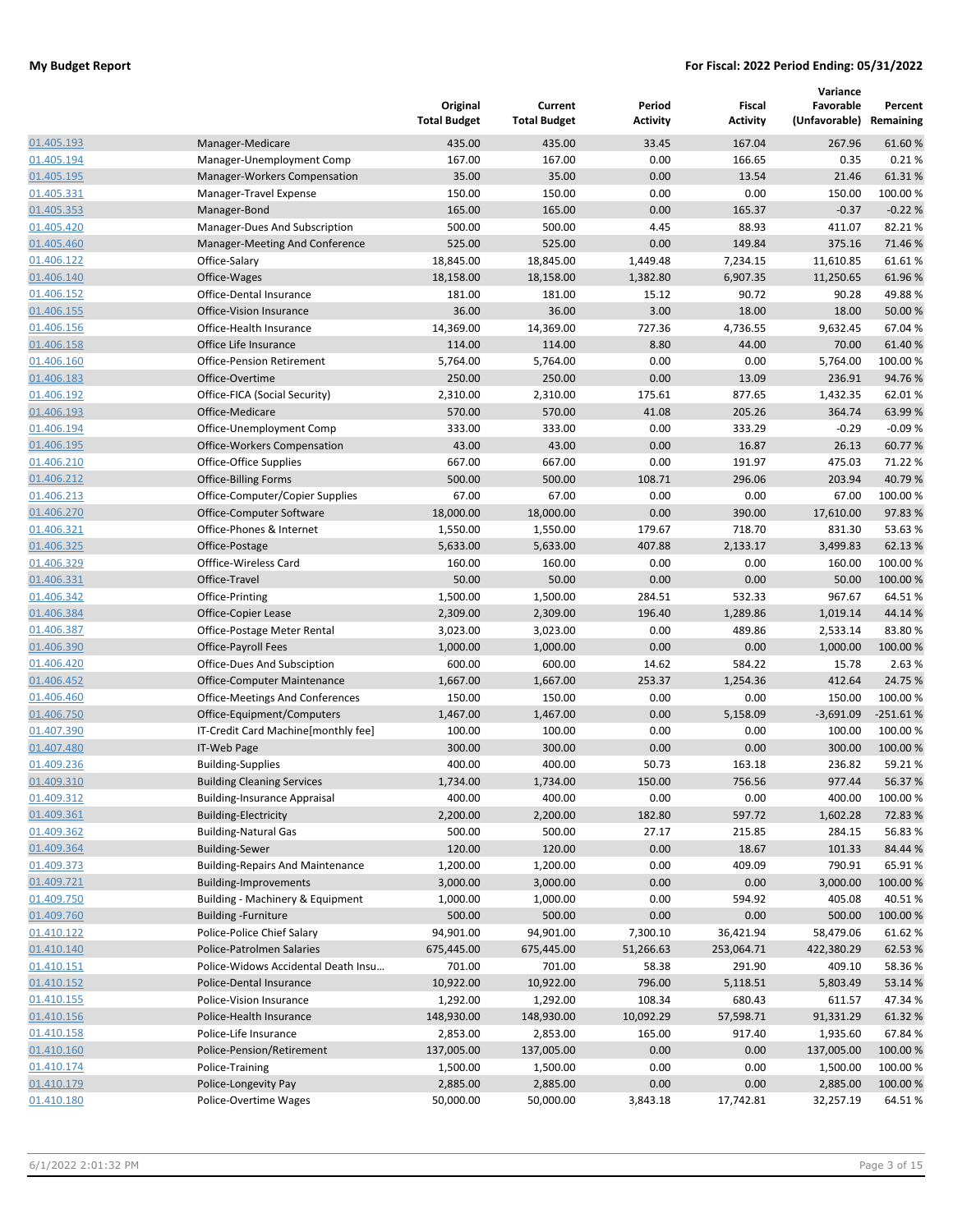|                          |                                                               | Original<br><b>Total Budget</b> | Current<br><b>Total Budget</b> | Period<br><b>Activity</b> | Fiscal<br><b>Activity</b> | Variance<br>Favorable<br>(Unfavorable) | Percent<br>Remaining |
|--------------------------|---------------------------------------------------------------|---------------------------------|--------------------------------|---------------------------|---------------------------|----------------------------------------|----------------------|
| 01.410.182               | Police-DUI Wages                                              | 700.00                          | 700.00                         | 0.00                      | 204.65                    | 495.35                                 | 70.76 %              |
| 01.410.183               | Police-Drug Task Force Wages                                  | 12,000.00                       | 12,000.00                      | 1,156.47                  | 6,035.96                  | 5,964.04                               | 49.70%               |
| 01.410.187               | Police Holiday O/T                                            | 36,762.00                       | 36,762.00                      | 2,615.49                  | 12,026.13                 | 24,735.87                              | 67.29 %              |
| 01.410.191               | Police-Uniform Allowance                                      | 10,500.00                       | 10,500.00                      | 0.00                      | 4,750.00                  | 5,750.00                               | 54.76%               |
| 01.410.192               | Police-FICA (Social Security)                                 | 54,107.00                       | 54,107.00                      | 4,085.97                  | 20,094.11                 | 34,012.89                              | 62.86%               |
| 01.410.193               | Police-Medicare                                               | 12,654.00                       | 12,654.00                      | 955.61                    | 4,699.50                  | 7,954.50                               | 62.86%               |
| 01.410.194               | Police-Unemployment Comp                                      | 5,000.00                        | 5,000.00                       | 0.00                      | 4,999.98                  | 0.02                                   | 0.00%                |
| 01.410.195               | Police-Workers Compensation                                   | 27,939.00                       | 27,939.00                      | 0.00                      | 3,172.98                  | 24,766.02                              | 88.64%               |
| 01.410.210               | Police-Office Supplies                                        | 600.00                          | 600.00                         | 5.70                      | 209.73                    | 390.27                                 | 65.05 %              |
| 01.410.212               | Police-Forms                                                  | 700.00                          | 700.00                         | 0.00                      | 0.00                      | 700.00                                 | 100.00 %             |
| 01.410.213               | Police=Computer/Copier Supplies                               | 150.00                          | 150.00                         | 0.00                      | 120.00                    | 30.00                                  | 20.00 %              |
| 01.410.229               | Police-Meals                                                  | 0.00                            | 0.00                           | 50.99                     | 108.21                    | $-108.21$                              | 0.00%                |
| 01.410.231               | Police-Vehicle Fuel-Gas                                       | 12,000.00                       | 12,000.00                      | 1,226.46                  | 6,229.71                  | 5,770.29                               | 48.09%               |
| 01.410.236               | Police-Building Supplies                                      | 500.00                          | 500.00                         | 0.00                      | 0.00                      | 500.00                                 | 100.00 %             |
| 01.410.239               | Police-Ammos                                                  | 2,000.00                        | 2,000.00                       | 0.00                      | 855.35                    | 1,144.65                               | 57.23 %              |
| 01.410.241               | <b>Police-Operating Supplies</b>                              | 150.00                          | 150.00                         | 434.58                    | 1,178.31                  | $-1,028.31$                            | -685.54 %            |
| 01.410.250               | Police-Vehicle Maintenance                                    | 13,000.00                       | 13,000.00                      | 1,860.63                  | 4,955.41                  | 8,044.59                               | 61.88%               |
| 01.410.260               | Police-Small Tools/Equipment                                  | 800.00                          | 800.00                         | 66.00                     | 529.00                    | 271.00                                 | 33.88%               |
| 01.410.270               | Police-Computer Software                                      | 500.00                          | 500.00                         | 0.00                      | 0.00                      | 500.00                                 | 100.00 %             |
| 01.410.315               | <b>Police-Medical Services</b>                                | 300.00                          | 300.00                         | 0.00                      | 0.00                      | 300.00                                 | 100.00 %             |
| 01.410.321               | Police-Phone & Internet                                       | 2,964.00                        | 2,964.00                       | 242.62                    | 971.54                    | 1,992.46                               | 67.22 %              |
| 01.410.324               | Police- Cell Phone                                            | 564.00                          | 564.00                         | 0.00                      | 168.79                    | 395.21                                 | 70.07%               |
| 01.410.325               | Police-Postage                                                | 100.00                          | 100.00                         | 0.00                      | 11.66                     | 88.34                                  | 88.34 %              |
| 01.410.327               | Police-Radio Eqipment Maintenance                             | 2,000.00                        | 2,000.00                       | 0.00                      | 437.78                    | 1,562.22                               | 78.11%               |
| 01.410.329               | Police- Wireless Aircards                                     | 1,440.00                        | 1,440.00                       | 0.00                      | 480.28                    | 959.72                                 | 66.65 %              |
| 01.410.331               | Police-Travel Expense                                         | 1,000.00                        | 1,000.00                       | 10.40                     | 322.40                    | 677.60                                 | 67.76%               |
| 01.410.341               | Police-Advertising                                            | 250.00                          | 250.00                         | 0.00                      | 0.00                      | 250.00                                 | 100.00 %             |
| 01.410.353               | Police-Bond                                                   | 1,300.00                        | 1,300.00                       | 0.00                      | 0.00                      | 1,300.00                               | 100.00%              |
| 01.410.355               | Police-Professional Liability                                 | 675.00                          | 675.00                         | 125.00                    | 125.00                    | 550.00                                 | 81.48%               |
| 01.410.376               | Police-Camera Repairs and Maintena                            | 21,200.00                       | 21,200.00                      | 13.70                     | 13.70                     | 21,186.30                              | 99.94 %              |
| 01.410.384               | Police-Copier Rental                                          | 3,856.00                        | 3,856.00                       | 317.36                    | 1,254.08                  | 2,601.92                               | 67.48%               |
| 01.410.420               | Police-Dues/Annual Warranty/Subscr                            | 7,000.00                        | 7,000.00                       | 3,126.75                  | 9,548.75                  | $-2,548.75$                            | $-36.41%$            |
| 01.410.450               | <b>Police-Contracted Services</b>                             | 1,000.00                        | 1,000.00                       | 0.00                      | $-527.84$                 | 1,527.84                               | 152.78%              |
| 01.410.452               | Police-Computer Maintenance                                   | 4,500.00                        | 4,500.00                       | 691.25                    | 1,366.25                  | 3,133.75                               | 69.64 %              |
| 01.410.460               | Police-Meetings And Conferences                               | 350.00                          | 350.00                         | $-50.00$                  | 950.00                    | $-600.00$                              | $-171.43%$           |
| 01.410.740               | Police-Vehicle Purchase                                       | 47,000.00                       | 47,000.00                      | 0.00                      | 36,988.00                 | 10,012.00                              | 21.30%               |
| 01.410.750               | Police-Equipment Purchase                                     | 7,300.00                        | 7,300.00                       | 11,020.22                 | 11,195.22                 | $-3,895.22$                            | $-53.36%$            |
| 01.411.231               | Fire-Vehicle Fuel Eureka                                      | 3,000.00                        | 3,000.00                       | 0.00                      | 750.00                    | 2,250.00                               | 75.00 %              |
| 01.411.232               | Fire-Vehicle Fuel Highlands                                   | 3,000.00                        | 3,000.00                       | 0.00                      | 750.00                    | 2,250.00                               | 75.00 %              |
| 01.411.233               | Fire-Vehicle Fuel Summit                                      | 3,000.00                        | 3,000.00                       | 0.00                      | 750.00                    | 2,250.00                               | 75.00 %              |
| 01.411.250               | <b>Fire-Truck Repairs</b>                                     | 6,408.00                        | 6,408.00                       | 0.00                      | 1,050.00                  | 5,358.00                               | 83.61%               |
| 01.411.352               | Fire-Vehicle Insurance                                        | 5,224.00                        | 5,224.00                       | 0.00                      | 1,346.95                  | 3,877.05                               | 74.22%               |
| 01.411.354               | <b>Fire-Workers Compensation</b>                              | 12,749.00                       | 12,749.00                      | 0.00                      | 3,700.00                  | 9,049.00                               | 70.98%               |
| 01.411.355               | Fire-Error And Ommissions Insurance                           | 3,420.00                        | 3,420.00                       | 0.00                      | 3,468.00                  | $-48.00$                               | $-1.40%$             |
| 01.411.373               | <b>Fire-Building Repairs</b>                                  | 4,200.00                        | 4,200.00                       | 1,942.62                  | 5,408.25                  | $-1,208.25$                            | $-28.77%$            |
| 01.411.540               | Fire-Contribution Rellef Funds                                | 16,931.00                       | 16,931.00                      | 0.00                      | 0.00                      | 16,931.00                              | 100.00 %             |
| 01.411.541<br>01.411.542 | Fire-Contributions-Eureka                                     | 12,500.00                       | 12,500.00                      | 0.00                      | 3,125.00                  | 9,375.00                               | 75.00 %              |
| 01.411.543               | Fire-Contributions-Highland Hose                              | 12,500.00                       | 12,500.00                      | 0.00                      | 3,125.00                  | 9,375.00                               | 75.00%               |
|                          | Fire-Contributions-Summit Hose                                | 12,500.00                       | 12,500.00                      | 0.00                      | 3,125.00                  | 9,375.00                               | 75.00 %              |
| 01.413.122               | Code Enfo-Officer Salary<br>Code Enfo-Dental Insurance        | 59,043.00<br>272.00             | 59,043.00<br>272.00            | 4,541.78<br>22.67         | 22,660.00<br>136.02       | 36,383.00<br>135.98                    | 61.62%<br>49.99 %    |
| 01.413.152               |                                                               | 54.00                           |                                |                           |                           |                                        |                      |
| 01.413.155<br>01.413.156 | Code Enfo-Vision Insurance                                    |                                 | 54.00                          | 4.50                      | 27.00                     | 27.00                                  | 50.00 %              |
| 01.413.158               | Code Enfo-Health Insurance<br>Code Enforcement Life Insurance | 17,323.00<br>170.00             | 17,323.00<br>170.00            | 1,182.31<br>13.20         | 6,646.29<br>52.80         | 10,676.71<br>117.20                    | 61.63%<br>68.94 %    |
| 01.413.160               |                                                               |                                 |                                |                           | 0.00                      | 8,990.00                               |                      |
|                          | Code Enforcement-Pension                                      | 8,990.00                        | 8,990.00                       | 0.00                      |                           |                                        | 100.00%              |
| 01.413.191               | Code Enfo-Uniform Maintenance                                 | 300.00                          | 300.00                         | 0.00                      | 300.00                    | 0.00                                   | 0.00%                |
| 01.413.192               | Code-FICA (Social Security)                                   | 3,661.00                        | 3,661.00                       | 281.60                    | 1,404.96                  | 2,256.04                               | 61.62%               |
| 01.413.193               | Code-Medicare                                                 | 856.00                          | 856.00                         | 65.86                     | 328.59                    | 527.41                                 | 61.61%               |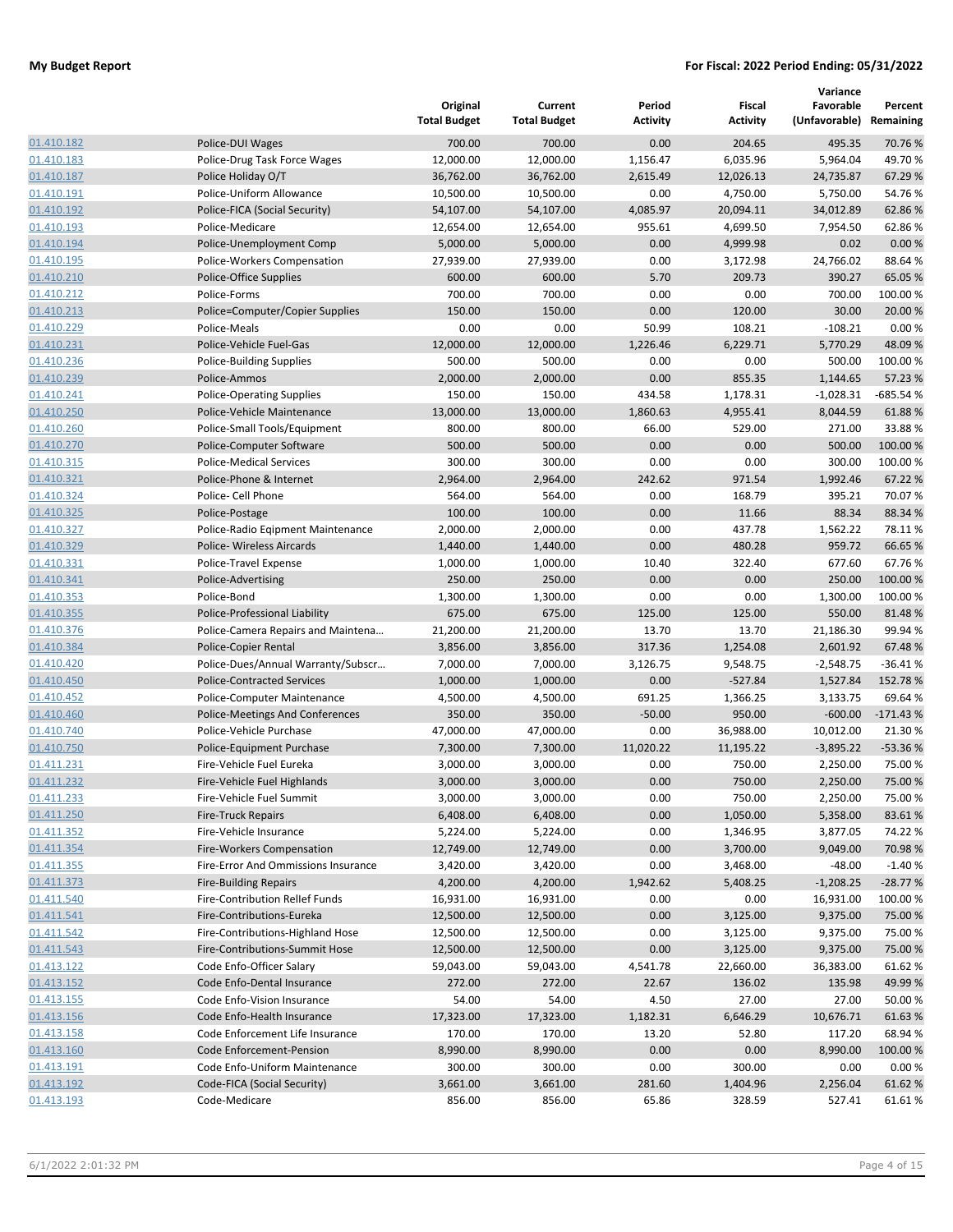|            |                                      | Original<br><b>Total Budget</b> | Current<br><b>Total Budget</b> | Period<br><b>Activity</b> | Fiscal<br><b>Activity</b> | Variance<br>Favorable<br>(Unfavorable) Remaining | Percent    |
|------------|--------------------------------------|---------------------------------|--------------------------------|---------------------------|---------------------------|--------------------------------------------------|------------|
| 01.413.194 | Code-Unemployment Comp               | 500.00                          | 500.00                         | 0.00                      | 499.99                    | 0.01                                             | 0.00%      |
| 01.413.195 | Code Enforcement-Worker Compensa     | 2,737.00                        | 2,737.00                       | 0.00                      | 1,023.33                  | 1,713.67                                         | 62.61%     |
| 01.413.210 | Code Enforcement-Office Supplies     | 300.00                          | 300.00                         | 0.00                      | 0.00                      | 300.00                                           | 100.00 %   |
| 01.413.212 | Code Enforcement-Forms               | 300.00                          | 300.00                         | 0.00                      | 0.00                      | 300.00                                           | 100.00%    |
| 01.413.231 | Code Enforcement-Fuel                | 1,000.00                        | 1,000.00                       | 158.30                    | 528.41                    | 471.59                                           | 47.16%     |
| 01.413.250 | Code Enforcement-Vehicle Repair      | 800.00                          | 800.00                         | 0.00                      | 0.00                      | 800.00                                           | 100.00 %   |
| 01.413.260 | <b>Code Enfo-Small Tools</b>         | 100.00                          | 100.00                         | 0.00                      | 0.00                      | 100.00                                           | 100.00 %   |
| 01.413.310 | Code Enforcement-Professional Servi  | 3,500.00                        | 3,500.00                       | 0.00                      | 143.00                    | 3,357.00                                         | 95.91%     |
| 01.413.321 | Code Enfo-Phone & Internet           | 200.00                          | 200.00                         | 0.00                      | 0.00                      | 200.00                                           | 100.00%    |
| 01.413.324 | Code Enf- Cell Phone                 | 550.00                          | 550.00                         | 0.00                      | 168.79                    | 381.21                                           | 69.31%     |
| 01.413.325 | Code Enforcement -Postage            | 500.00                          | 500.00                         | 3.71                      | 285.92                    | 214.08                                           | 42.82 %    |
| 01.413.329 | Code Enf-Wireless Aircard            | 500.00                          | 500.00                         | 0.00                      | 160.04                    | 339.96                                           | 67.99%     |
| 01.413.331 | Code Enfo-Travel Expense             | 500.00                          | 500.00                         | 0.00                      | 0.00                      | 500.00                                           | 100.00 %   |
| 01.413.341 | Code Enfo-Advertising                | 150.00                          | 150.00                         | 0.00                      | 0.00                      | 150.00                                           | 100.00 %   |
| 01.413.342 | Code Enfo-Printing                   | 150.00                          | 150.00                         | 0.00                      | 0.00                      | 150.00                                           | 100.00 %   |
| 01.413.420 | Code Enfo-Dues And Subscription      | 850.00                          | 850.00                         | 13.38                     | 3,049.91                  | $-2,199.91$                                      | $-258.81%$ |
| 01.413.452 | Code Enforcement-Computer Mainte     | 500.00                          | 500.00                         | 26.25                     | 26.25                     | 473.75                                           | 94.75 %    |
| 01.413.460 | Code Enfo-Meetings And Conferance    | 500.00                          | 500.00                         | 0.00                      | 0.00                      | 500.00                                           | 100.00 %   |
| 01.413.750 | Code Enforcement New Equipment       | 300.00                          | 300.00                         | 0.00                      | 0.00                      | 300.00                                           | 100.00%    |
| 01.414.212 | Zoning-Forms                         | 500.00                          | 500.00                         | 0.00                      | 0.00                      | 500.00                                           | 100.00 %   |
| 01.414.242 | Zoning-Protective & Personal Safety  | 1,000.00                        | 1,000.00                       | 0.00                      | 0.00                      | 1,000.00                                         | 100.00 %   |
| 01.414.310 | Zoning-Demolition                    | 90,000.00                       | 90,000.00                      | 0.00                      | 2,500.00                  | 87,500.00                                        | 97.22%     |
| 01.414.312 | Zoning-Property & Redevelopment      | 290,000.00                      | 290,000.00                     | 4.00                      | 3,599.50                  | 286,400.50                                       | 98.76%     |
| 01.414.401 | Zoning-Public Hearing Cost           | 3,500.00                        | 3,500.00                       | 0.00                      | 1,476.00                  | 2,024.00                                         | 57.83%     |
| 01.415.470 | <b>Emergency Management</b>          | 2,000.00                        | 2,000.00                       | 0.00                      | 0.00                      | 2,000.00                                         | 100.00 %   |
| 01.416.316 | <b>Animal Control Fees</b>           | 2,500.00                        | 2,500.00                       | 185.00                    | 740.00                    | 1,760.00                                         | 70.40%     |
| 01.416.318 | Pest Control Fees                    | 500.00                          | 500.00                         | 0.00                      | 0.00                      | 500.00                                           | 100.00 %   |
| 01.419.140 | <b>Crossing Guard-Wages</b>          | 11,550.00                       | 11,550.00                      | 1,435.50                  | 6,220.50                  | 5,329.50                                         | 46.14%     |
| 01.419.191 | <b>Crossing Gu-Uniforms</b>          | 50.00                           | 50.00                          | 0.00                      | 39.90                     | 10.10                                            | 20.20%     |
| 01.419.192 | Crossing Guard-FICA(Social Security) | 716.00                          | 716.00                         | 89.00                     | 385.67                    | 330.33                                           | 46.14%     |
| 01.419.193 | <b>Crossing Guard-Medicare</b>       | 167.00                          | 167.00                         | 20.82                     | 90.20                     | 76.80                                            | 45.99%     |
| 01.419.194 | Crossing Guard-Unemployment Com      | 525.00                          | 525.00                         | 71.78                     | 311.04                    | 213.96                                           | 40.75 %    |
| 01.419.195 | <b>Crossing Guard-Workers Comp</b>   | 535.00                          | 535.00                         | 0.00                      | 295.93                    | 239.07                                           | 44.69%     |
| 01.419.361 | <b>Crossing Guard-Electric</b>       | 650.00                          | 650.00                         | 50.48                     | 252.64                    | 397.36                                           | 61.13%     |
| 01.427.365 | <b>Rubbish-Collection Expense</b>    | 415,338.00                      | 415,338.00                     | 31,352.27                 | 122,458.29                | 292,879.71                                       | 70.52 %    |
| 01.430.122 | Streets-Dpw Salary                   | 69,268.00                       | 69,268.00                      | 5,328.28                  | 26,580.45                 | 42,687.55                                        | 61.63%     |
| 01.430.130 | <b>Streets-Part Time Wages</b>       | 21,000.00                       | 21,000.00                      | 1,680.00                  | 5,796.00                  | 15,204.00                                        | 72.40%     |
| 01.430.140 | Streets-Wages                        | 326,842.00                      | 326,842.00                     | 14,105.92                 | 94,824.75                 | 232,017.25                                       | 70.99%     |
| 01.430.152 | <b>Streets-Dental Insurance</b>      | 1,904.00                        | 1,904.00                       | 138.16                    | 869.31                    | 1,034.69                                         | 54.34 %    |
| 01.430.155 | Streets-Vision Insurance             | 378.00                          | 378.00                         | 27.43                     | 172.56                    | 205.44                                           | 54.35 %    |
| 01.430.156 | Streets-Health Insurance             | 168,996.00                      | 168,996.00                     | 5,866.10                  | 49,068.38                 | 119,927.62                                       | 70.96%     |
| 01.430.158 | Street Life Insurance                | 1,193.00                        | 1,193.00                       | 79.20                     | 343.20                    | 849.80                                           | 71.23 %    |
| 01.430.160 | Street-Pension                       | 53,728.00                       | 53,728.00                      | 0.00                      | 0.00                      | 53,728.00                                        | 100.00 %   |
| 01.430.183 | Streets-Overtime                     | 9,821.00                        | 9,821.00                       | 77.79                     | 8,726.67                  | 1,094.33                                         | 11.14 %    |
| 01.430.191 | <b>Streets-Uniform Allowance</b>     | 3,500.00                        | 3,500.00                       | 0.00                      | 3,500.00                  | 0.00                                             | 0.00%      |
| 01.430.192 | Street-FICA (Social Security)        | 26,470.00                       | 26,470.00                      | 1,310.77                  | 8,381.31                  | 18,088.69                                        | 68.34%     |
| 01.430.193 | Street-Meicare                       | 6,191.00                        | 6,191.00                       | 306.56                    | 1,960.16                  | 4,230.84                                         | 68.34 %    |
| 01.430.194 | Street-Unemployment Comp             | 3,500.00                        | 3,500.00                       | 135.86                    | 3,742.91                  | $-242.91$                                        | $-6.94%$   |
| 01.430.195 | <b>Streets-Workers Compensation</b>  | 18,365.00                       | 18,365.00                      | 0.00                      | 6,981.09                  | 11,383.91                                        | 61.99%     |
| 01.430.210 | <b>Streets-Office Supplies</b>       | 500.00                          | 500.00                         | 0.00                      | 51.77                     | 448.23                                           | 89.65%     |
| 01.430.229 | Street-Meals                         | 200.00                          | 200.00                         | 0.00                      | 0.00                      | 200.00                                           | 100.00 %   |
| 01.430.231 | Streets-Fuel                         | 10,000.00                       | 10,000.00                      | 756.65                    | 4,638.19                  | 5,361.81                                         | 53.62%     |
| 01.430.236 | <b>Street-Building Supplies</b>      | 0.00                            | 0.00                           | 156.09                    | 273.15                    | $-273.15$                                        | 0.00%      |
| 01.430.245 | <b>Streets-Operating Supplies</b>    | 5,171.00                        | 5,171.00                       | 336.84                    | 1,254.23                  | 3,916.77                                         | 75.74 %    |
| 01.430.250 | Streets-Vehicle Repair               | 13,500.00                       | 13,500.00                      | 5,093.93                  | 6,208.08                  | 7,291.92                                         | 54.01%     |
| 01.430.260 | Streets-Small Tool/Equipment Repairs | 4,000.00                        | 4,000.00                       | 0.00                      | 0.00                      | 4,000.00                                         | 100.00 %   |
| 01.430.270 | <b>Streets-Computer Software</b>     | 500.00                          | 500.00                         | 0.00                      | 480.00                    | 20.00                                            | 4.00 %     |
| 01.430.310 | <b>Street- Proffessional Fees</b>    | 500.00                          | 500.00                         | 0.00                      | 0.00                      | 500.00                                           | 100.00%    |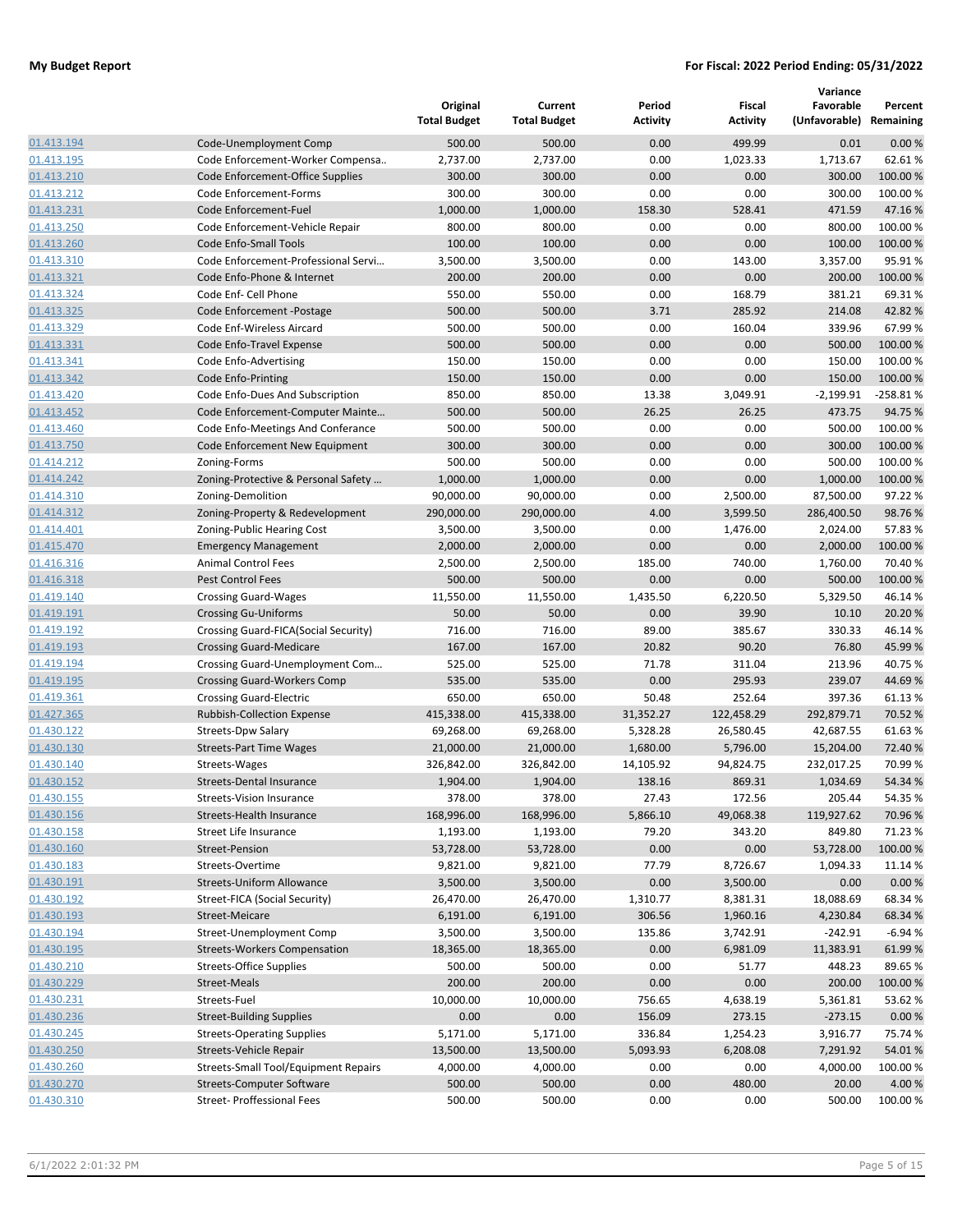|            |                                             | Original<br><b>Total Budget</b> | Current<br><b>Total Budget</b> | Period<br><b>Activity</b> | Fiscal<br><b>Activity</b> | Variance<br>Favorable<br>(Unfavorable) | Percent<br>Remaining   |
|------------|---------------------------------------------|---------------------------------|--------------------------------|---------------------------|---------------------------|----------------------------------------|------------------------|
| 01.430.313 | Streets-Engineering                         | 500.00                          | 500.00                         | 0.00                      | 0.00                      | 500.00                                 | 100.00 %               |
| 01.430.317 | <b>Streets-Permits</b>                      | 100.00                          | 100.00                         | 0.00                      | 0.00                      | 100.00                                 | 100.00 %               |
| 01.430.321 | Streets-Phone & Internet                    | 2,304.00                        | 2,304.00                       | 170.36                    | 760.02                    | 1,543.98                               | 67.01%                 |
| 01.430.324 | Street- Cell Phone                          | 480.00                          | 480.00                         | 40.00                     | 120.00                    | 360.00                                 | 75.00 %                |
| 01.430.327 | Street-Radio Equipment Maintenance          | 0.00                            | 0.00                           | 625.00                    | 625.00                    | $-625.00$                              | 0.00%                  |
| 01.430.331 | Street-Travel                               | 150.00                          | 150.00                         | 8.20                      | 8.20                      | 141.80                                 | 94.53%                 |
| 01.430.341 | <b>Streets-Advertising</b>                  | 250.00                          | 250.00                         | 0.00                      | 1,366.00                  | $-1,116.00$                            | -446.40%               |
| 01.430.361 | Streets-Electric                            | 1,285.00                        | 1,285.00                       | 110.98                    | 505.43                    | 779.57                                 | 60.67%                 |
| 01.430.362 | <b>Streets-Natural Gas</b>                  | 1,889.00                        | 1,889.00                       | 142.63                    | 1,414.67                  | 474.33                                 | 25.11%                 |
| 01.430.364 | Street-Sewage                               | 323.00                          | 323.00                         | 0.00                      | 28.22                     | 294.78                                 | 91.26%                 |
| 01.430.373 | Streets-Building Repair And Mainten         | 8,500.00                        | 8,500.00                       | 0.00                      | 4,628.53                  | 3,871.47                               | 45.55 %                |
| 01.430.374 | Streets-Equipment Repairs/Maintena          | 1,000.00                        | 1,000.00                       | 0.00                      | 285.00                    | 715.00                                 | 71.50%                 |
| 01.430.381 | <b>Streets-Rail Land Lease</b>              | 248.00                          | 248.00                         | 0.00                      | 24.00                     | 224.00                                 | 90.32 %                |
| 01.430.420 | <b>Streets-Dues And Subscibption</b>        | 500.00                          | 500.00                         | 13.38                     | 591.90                    | $-91.90$                               | $-18.38%$              |
| 01.430.452 | <b>Streets-Computer Maintenance</b>         | 0.00                            | 0.00                           | 262.50                    | 487.50                    | $-487.50$                              | 0.00%                  |
| 01.430.460 | <b>Streets-Meeting And Conference</b>       | 750.00                          | 750.00                         | 0.00                      | $-65.00$                  | 815.00                                 | 108.67%                |
| 01.430.721 | Streets-Building Improvement                | 20,000.00                       | 20,000.00                      | 0.00                      | 0.00                      | 20,000.00                              | 100.00 %               |
| 01.430.740 | Streets-Vehicle                             | 1,500.00                        | 1,500.00                       | 0.00                      | 24.00                     | 1,476.00                               | 98.40%                 |
| 01.430.741 | <b>Street Equipment</b>                     | 8,000.00                        | 8,000.00                       | 2,585.39                  | 2,754.17                  | 5,245.83                               | 65.57%                 |
| 01.430.750 | Street-New Equipment & Power Tools          | 5,000.00                        | 5,000.00                       | 329.99                    | 585.97                    | 4,414.03                               | 88.28%                 |
| 01.431.231 | <b>Street Sweeper-Fuel</b>                  | 921.00                          | 921.00                         | 0.00                      | 158.49                    | 762.51                                 | 82.79%                 |
| 01.431.374 | Street Sweeper-Equipment Repair/Ma          | 8,200.00                        | 8,200.00                       | 0.00                      | 60.73                     | 8,139.27                               | 99.26%                 |
| 01.432.249 | Snow-Salt And Deicing Materials             | 1,500.00                        | 1,500.00                       | 0.00                      | 18,451.08                 |                                        | -16,951.08 -1,130.07 % |
| 01.432.374 | Snow-Equipment Repairs/Maintenan            | 680.00                          | 680.00                         | 0.00                      | 709.88                    | $-29.88$                               | $-4.39%$               |
| 01.432.741 | Snow-Machinery Purchase                     | 8,000.00                        | 8,000.00                       | 0.00                      | 6,916.00                  | 1,084.00                               | 13.55 %                |
| 01.433.246 | <b>Traffic-Streets Signs</b>                | 6,000.00                        | 6,000.00                       | 0.00                      | 508.46                    | 5,491.54                               | 91.53 %                |
| 01.433.249 | Traffic-Supplies & Paint                    | 2,000.00                        | 2,000.00                       | 0.00                      | 0.00                      | 2,000.00                               | 100.00 %               |
| 01.433.316 | <b>Traffic-Street Maintenance Service</b>   | 210,000.00                      | 210,000.00                     | 0.00                      | 0.00                      | 210,000.00                             | 100.00 %               |
| 01.438.245 | Streets-Roads[RepairsPaving & Suppli        | 5,000.00                        | 5,000.00                       | 0.00                      | 2,460.39                  | 2,539.61                               | 50.79 %                |
| 01.438.313 | Street- Repairs of Roads & Bridges, E       | 1,000.00                        | 1,000.00                       | 0.00                      | 0.00                      | 1,000.00                               | 100.00%                |
| 01.451.530 | <b>Recreation Board-Contribution</b>        | 9,000.00                        | 9,000.00                       | 0.00                      | 0.00                      | 9,000.00                               | 100.00 %               |
| 01.451.531 | Special Events Committee-Contributi         | 4,500.00                        | 4,500.00                       | 0.00                      | 0.00                      | 4,500.00                               | 100.00 %               |
| 01.452.310 | Recrerational Construction-Professio        | 1,500.00                        | 1,500.00                       | 0.00                      | 3,338.38                  | $-1,838.38$                            | $-122.56%$             |
| 01.452.610 | Recreational Construction-Project Cost      | 1,000.00                        | 1,000.00                       | 0.00                      | 139.07                    | 860.93                                 | 86.09%                 |
| 01.454.231 | Park-Gasoline                               | 1,254.00                        | 1,254.00                       | 312.70                    | 1,245.40                  | 8.60                                   | 0.69%                  |
| 01.454.241 | Parks-Supplies                              | 1,091.00                        | 1,091.00                       | 0.00                      | 117.01                    | 973.99                                 | 89.27%                 |
| 01.454.250 | Parks-Vehicle Repairs                       | 373.00                          | 373.00                         | 0.00                      | 0.00                      | 373.00                                 | 100.00 %               |
| 01.454.260 | Parks-Mower&Yard Equip Repairs              | 1,243.00                        | 1,243.00                       | 122.52                    | 410.69                    | 832.31                                 | 66.96%                 |
| 01.454.313 | Parks-Engineering                           | 0.00                            | 0.00                           | 3.511.95                  | 3.511.95                  | $-3.511.95$                            | 0.00%                  |
| 01.454.361 | Parks-Electric                              | 1,944.00                        | 1,944.00                       | 53.60                     | 273.04                    | 1,670.96                               | 85.95%                 |
| 01.454.366 | Parks-Water                                 | 9,257.00                        | 9,257.00                       | 0.00                      | 0.00                      | 9,257.00                               | 100.00%                |
| 01.454.374 | Parks-Equipment Repairs/Maintenan           | 2,694.00                        | 2,694.00                       | 55.75                     | 55.75                     | 2,638.25                               | 97.93%                 |
| 01.454.386 | Parks-Port A Johns                          | 2,040.00                        | 2,040.00                       | 0.00                      | 230.00                    | 1,810.00                               | 88.73%                 |
| 01.454.741 | Parks-Machinery Purchase                    | 0.00                            | 0.00                           | 9,138.00                  | 9,138.00                  | $-9,138.00$                            | 0.00%                  |
| 01.454.750 | Park-Small Equipment Purchase               | 2,352.00                        | 2,352.00                       | 0.00                      | 369.98                    | 1,982.02                               | 84.27%                 |
| 01.457.247 | Celebrations-Supplies                       | 1,700.00                        | 1,700.00                       | 0.00                      | 788.07                    | 911.93                                 | 53.64 %                |
| 01.461.221 | <b>Towns-Landscape Supplies</b>             | 10,000.00                       | 10,000.00                      | 1,549.49                  | 3,863.69                  | 6,136.31                               | 61.36%                 |
| 01.461.310 | Environmental Advisory Council Servi        | 500.00                          | 500.00                         | 0.00                      | 0.00                      | 500.00                                 | 100.00 %               |
| 01.461.312 | <b>Business Advisory Committee Services</b> | 500.00                          | 500.00                         | 0.00                      | 0.00                      | 500.00                                 | 100.00 %               |
| 01.463.610 | CommunityDevelopment - General C            | 1,000.00                        | 1,000.00                       | 0.00                      | 0.00                      | 1,000.00                               | 100.00%                |
| 01.466.312 | <b>Community Development - Planning</b>     | 12,000.00                       | 12,000.00                      | 0.00                      | 0.00                      | 12,000.00                              | 100.00 %               |
| 01.483.318 | Pension Plan Fees                           | 100.00                          | 100.00                         | 0.00                      | 0.00                      | 100.00                                 | 100.00 %               |
| 01.486.020 | Insurance                                   | 40,373.00                       | 40,373.00                      | 11,929.00                 | 31,617.19                 | 8,755.81                               | 21.69%                 |
| 01.487.158 | Retiree Life Insurance                      | 1,061.00                        | 1,061.00                       | 90.00                     | 438.00                    | 623.00                                 | 58.72 %                |
| 01.487.315 | Medical Deductible Reimbursements           | 18,522.00                       | 18,522.00                      | 97.05                     | 79,321.32                 | $-60,799.32$                           | -328.25 %              |
| 01.489.900 | Misc Expense                                | 100.00                          | 100.00                         | 0.00                      | 100.35                    | $-0.35$                                | $-0.35%$               |
| 01.491.001 | Tax-Refunds                                 | 3,551.00                        | 3,551.00                       | 0.00                      | 4,298.74                  | $-747.74$                              | $-21.06%$              |
|            | <b>Expense Total:</b>                       | 3,813,154.00                    | 3,813,154.00                   | 226,587.10                | 1,202,019.30              | 2,611,134.70                           | 68.48%                 |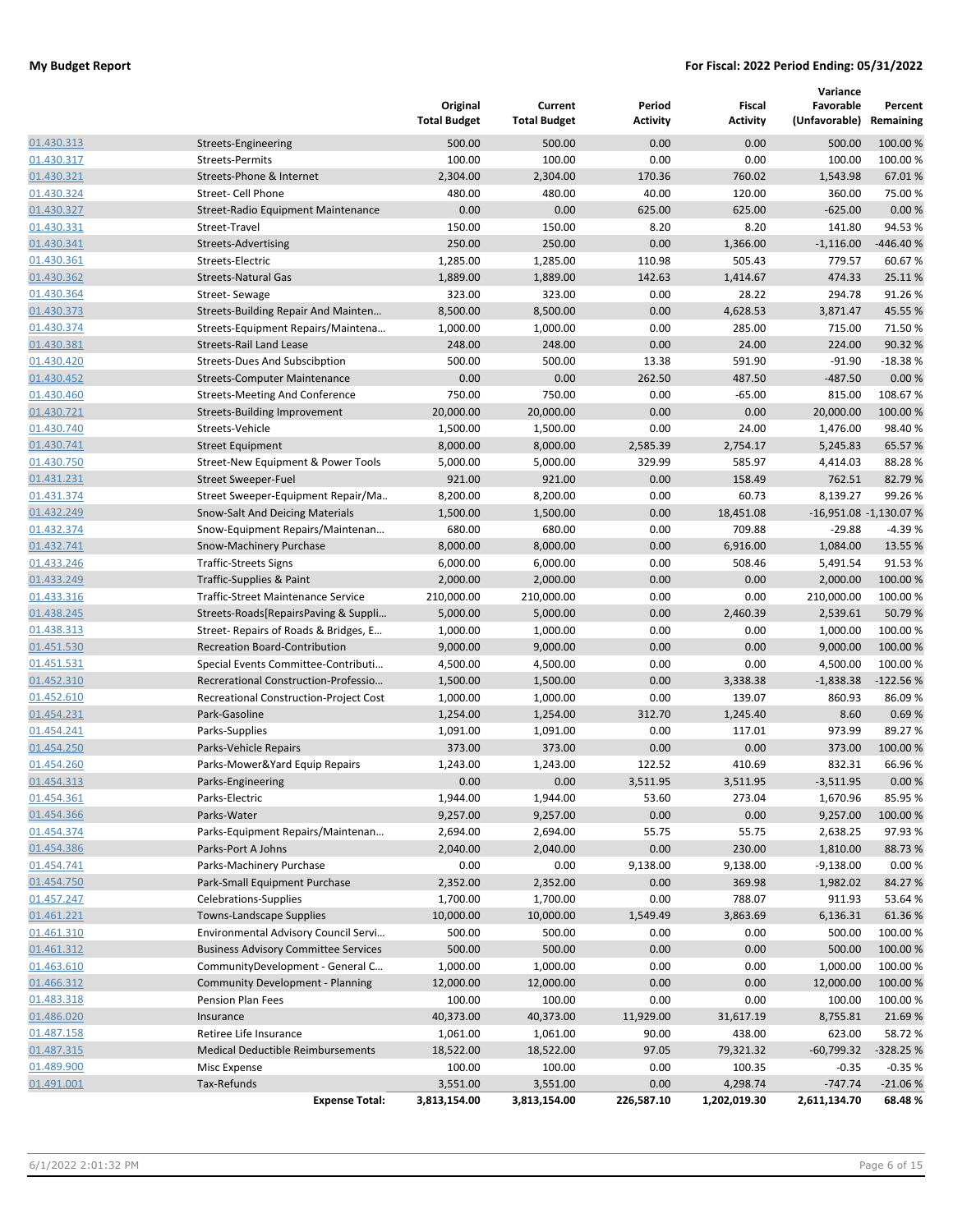|                                    |                                                |                                 |                                |                           |                           | Variance                             |           |
|------------------------------------|------------------------------------------------|---------------------------------|--------------------------------|---------------------------|---------------------------|--------------------------------------|-----------|
|                                    |                                                | Original<br><b>Total Budget</b> | Current<br><b>Total Budget</b> | Period<br><b>Activity</b> | Fiscal<br><b>Activity</b> | Favorable<br>(Unfavorable) Remaining | Percent   |
|                                    | Fund: 01 - General Surplus (Deficit):          | 0.00                            | 0.00                           | 161,454.43                | $-14,371.57$              | $-14,371.57$                         | 0.00%     |
| <b>Fund: 05 - Recreation Board</b> |                                                |                                 |                                |                           |                           |                                      |           |
| Revenue                            |                                                |                                 |                                |                           |                           |                                      |           |
| 05.341.010                         | Interest Income                                | 25.00                           | 25.00                          | 0.00                      | 5.32                      | $-19.68$                             | 78.72 %   |
| 05.367.130                         | Parks and Recreation Concessions               | 500.00                          | 500.00                         | 0.00                      | 0.00                      | $-500.00$                            | 100.00%   |
| 05.389.100                         | Miscellaneous Income                           | 5,170.00                        | 5,170.00                       | 947.40                    | 8,642.70                  | 3,472.70                             | 167.17%   |
| 05.389.200                         | Lottery/Raffle Proceeds                        | 200.00                          | 200.00                         | 0.00                      | 0.00                      | $-200.00$                            | 100.00 %  |
| 05.392.010                         | <b>Transfer from General Fund</b>              | 9,000.00                        | 9,000.00                       | 0.00                      | 0.00                      | $-9,000.00$                          | 100.00 %  |
|                                    | <b>Revenue Total:</b>                          | 14,895.00                       | 14,895.00                      | 947.40                    | 8,648.02                  | -6,246.98                            | 41.94%    |
|                                    |                                                |                                 |                                |                           |                           |                                      |           |
| <b>Expense</b>                     |                                                |                                 |                                |                           |                           |                                      | 95.09%    |
| 05.451.247                         | Recreation-Supplies                            | 5,165.00                        | 5,165.00                       | 108.24                    | 253.57                    | 4,911.43                             |           |
| 05.451.249                         | <b>Recreation-Food Sales Supplies</b>          | 300.00                          | 300.00                         | 0.00                      | 0.00                      | 300.00                               | 100.00 %  |
| 05.451.319                         | <b>Recreation-Misc Expenses</b>                | 4,000.00                        | 4,000.00                       | 80.00                     | $-205.31$                 | 4,205.31                             | 105.13%   |
| 05.451.325                         | <b>Recreation Board-Postage</b>                | 188.00                          | 188.00                         | 16.52                     | 32.82                     | 155.18                               | 82.54%    |
| 05.451.342                         | <b>Recreation-Printing</b>                     | 4,242.00                        | 4,242.00                       | 0.00                      | 7,707.50                  | $-3,465.50$                          | $-81.69%$ |
| 05.452.372                         | Recreation-Playground Improvements             | 1,000.00                        | 1,000.00                       | 0.00                      | 0.00                      | 1,000.00                             | 100.00 %  |
|                                    | <b>Expense Total:</b>                          | 14,895.00                       | 14,895.00                      | 204.76                    | 7,788.58                  | 7,106.42                             | 47.71%    |
|                                    | Fund: 05 - Recreation Board Surplus (Deficit): | 0.00                            | 0.00                           | 742.64                    | 859.44                    | 859.44                               | 0.00%     |
| Fund: 06 - Water<br>Revenue        |                                                |                                 |                                |                           |                           |                                      |           |
| 06.341.010                         | Interest Income                                | 100.00                          | 100.00                         | 0.00                      | 49.02                     | $-50.98$                             | 50.98%    |
| 06.362.150                         | Water Wages Reimbursement                      | 200.00                          | 200.00                         | 0.00                      | 0.00                      | $-200.00$                            | 100.00%   |
| 06.372.520                         | <b>NSF Fees</b>                                | 150.00                          | 150.00                         | 0.00                      | 0.00                      | $-150.00$                            | 100.00 %  |
| 06.378.100                         | <b>Metered Sales</b>                           | 1,524,563.00                    | 1,524,563.00                   | 88,995.50                 | 665,298.68                | $-859,264.32$                        | 56.36%    |
| 06.378.560                         | Turn-On Fee                                    | 150.00                          | 150.00                         | 0.00                      | 0.00                      | $-150.00$                            | 100.00%   |
| 06.378.900                         | Delinquent Fee                                 | 14,499.00                       | 14,499.00                      | 0.00                      | 0.00                      | $-14,499.00$                         | 100.00%   |
| 06.378.901                         | Meter Reading Uajsa                            | 5,182.00                        | 5,182.00                       | 557.25                    | 2,732.85                  | $-2,449.15$                          | 47.26%    |
| 06.378.903                         | Meter-Svc Calls/Replacement Meter              | 200.00                          | 200.00                         | 0.00                      | 1,115.00                  | 915.00                               | 557.50%   |
| 06.389.100                         | Misc Income                                    | 0.00                            | 0.00                           | 0.00                      | 2,272.35                  | 2,272.35                             | 0.00%     |
| 06.391.100                         | Sale Of Fixed Assets                           | 1,500.00                        | 1,500.00                       | 0.00                      | 0.00                      | $-1,500.00$                          | 100.00%   |
|                                    | <b>Revenue Total:</b>                          | 1,546,544.00                    | 1,546,544.00                   | 89,552.75                 | 671,467.90                | -875,076.10                          | 56.58%    |
|                                    |                                                |                                 |                                |                           |                           |                                      |           |
| <b>Expense</b>                     |                                                |                                 |                                |                           |                           |                                      |           |
| 06.400.113                         | <b>Council -Salaries</b>                       | 4,375.00                        | 4,375.00                       | 364.56                    | 1,822.79                  | 2,552.21                             | 58.34 %   |
| 06.400.192                         | Council-FICA (Social Security)                 | 271.00                          | 271.00                         | 22.61                     | 113.05                    | 157.95                               | 58.28%    |
| 06.400.193                         | Council-Medicare                               | 63.00                           | 63.00                          | 5.32                      | 26.59                     | 36.41                                | 57.79 %   |
| 06.400.241                         | Council -Supplies                              | 50.00                           | 50.00                          | 7.47                      | 7.47                      | 42.53                                | 85.06%    |
| 06.400.331                         | Council- Travel Expense                        | 150.00                          | 150.00                         | 0.00                      | 32.94                     | 117.06                               | 78.04 %   |
| 06.400.341                         | Council - Advertising                          | 300.00                          | 300.00                         | 52.33                     | 196.57                    | 103.43                               | 34.48%    |
| 06.400.342                         | Council -Codification                          | 1,600.00                        | 1,600.00                       | 861.14                    | 1,259.43                  | 340.57                               | 21.29%    |
| 06.400.420                         | Council -Dues & Subsciptions                   | 4,100.00                        | 4,100.00                       | 9.99                      | 3,521.41                  | 578.59                               | 14.11%    |
| 06.400.460                         | <b>Council -Meeting &amp; Conferences</b>      | 1,000.00                        | 1,000.00                       | 0.00                      | 181.67                    | 818.33                               | 81.83%    |
| 06.400.461                         | Council-Hotel for Conf/Classes                 | 700.00                          | 700.00                         | 0.00                      | 599.27                    | 100.73                               | 14.39%    |
| 06.401.112                         | Mayor -Salary                                  | 625.00                          | 625.00                         | 52.08                     | 260.39                    | 364.61                               | 58.34%    |
| 06.401.192                         | Mayor-FICA (Social Security)                   | 39.00                           | 39.00                          | 3.23                      | 16.15                     | 22.85                                | 58.59%    |
| 06.401.193                         | Mayor-Medicare                                 | 9.00                            | 9.00                           | 0.76                      | 3.79                      | 5.21                                 | 57.89%    |
| 06.401.420                         | Mayor -Dues & Conferences                      | 50.00                           | 50.00                          | 1.43                      | 27.15                     | 22.85                                | 45.70%    |
| 06.401.460                         | Mayor -Meeting & Conferences                   | 100.00                          | 100.00                         | 0.00                      | 0.00                      | 100.00                               | 100.00 %  |
| 06.402.311                         | <b>Financial-Accounting And Auditing</b>       | 3,750.00                        | 3,750.00                       | 0.00                      | 1,666.50                  | 2,083.50                             | 55.56%    |
| 06.402.390                         | Financil-Banking Service Fee                   | 1,667.00                        | 1,667.00                       | 509.47                    | 1,521.60                  | 145.40                               | 8.72%     |
| 06.404.114                         | Solicitor-Wages                                | 8,333.00                        | 8,333.00                       | 0.00                      | 0.00                      | 8,333.00                             | 100.00%   |
| 06.404.160                         | Solicitor-Pension/Retirement                   | 1,327.00                        | 1,327.00                       | 0.00                      | 0.00                      | 1,327.00                             | 100.00 %  |
| 06.404.192                         | Solicitor-FICA (Social Security)               | 517.00                          | 517.00                         | 0.00                      | 0.00                      | 517.00                               | 100.00 %  |
| 06.404.193                         | Solicitor-Medicare                             | 121.00                          | 121.00                         | 0.00                      | 0.00                      | 121.00                               | 100.00 %  |
| 06.404.194                         | Solicitor-Unemployment Comp                    | 167.00                          | 167.00                         | 0.00                      | 0.00                      | 167.00                               | 100.00%   |
| 06.404.314                         | Other Legal Fees                               | 2,500.00                        | 2,500.00                       | 835.82                    | 4,187.89                  | $-1,687.89$                          | $-67.52%$ |
| 06.405.121                         | Manager-Salary                                 | 30,013.00                       | 30,013.00                      | 2,308.44                  | 11,525.40                 | 18,487.60                            | 61.60%    |
| 06.405.158                         | Manager-Life Insurance                         | 0.00                            | 0.00                           | 4.40                      | 22.00                     | $-22.00$                             | 0.00%     |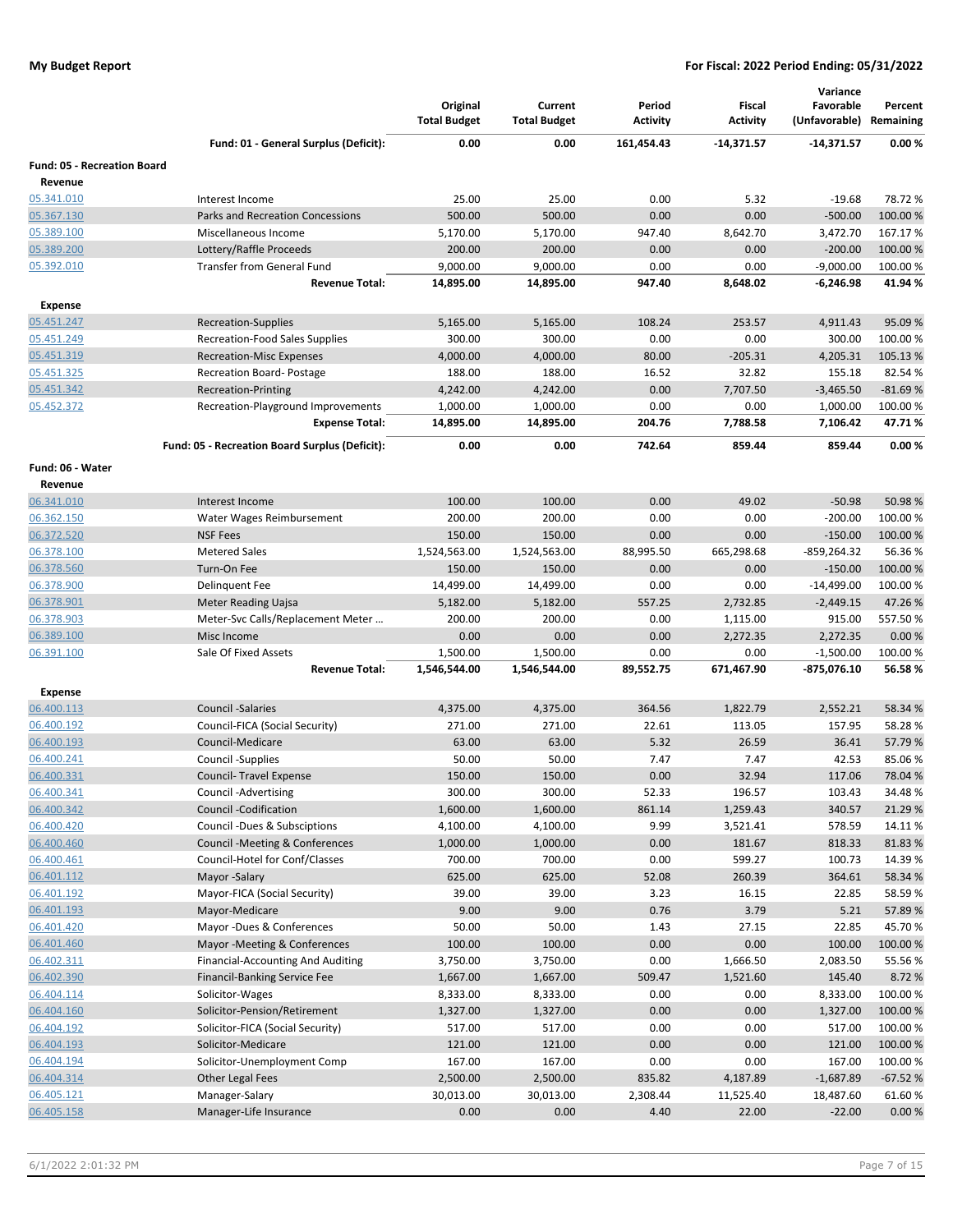|                          |                                                    | Original<br><b>Total Budget</b> | Current<br><b>Total Budget</b> | Period<br><b>Activity</b> | Fiscal<br><b>Activity</b> | Variance<br>Favorable<br>(Unfavorable) | Percent<br>Remaining |
|--------------------------|----------------------------------------------------|---------------------------------|--------------------------------|---------------------------|---------------------------|----------------------------------------|----------------------|
| 06.405.160               | Manager-Pension                                    | 4,636.00                        | 4,636.00                       | 0.00                      | 0.00                      | 4,636.00                               | 100.00 %             |
| 06.405.192               | Manager-FICA (Social Security)                     | 1,861.00                        | 1,861.00                       | 143.15                    | 714.64                    | 1,146.36                               | 61.60%               |
| 06.405.193               | Manager-Medicare                                   | 435.00                          | 435.00                         | 33.45                     | 167.04                    | 267.96                                 | 61.60%               |
| 06.405.194               | Manager-Unemployment Comp                          | 167.00                          | 167.00                         | 0.00                      | 166.65                    | 0.35                                   | 0.21%                |
| 06.405.195               | Manager-Workers Compensation                       | 35.00                           | 35.00                          | 0.00                      | 13.54                     | 21.46                                  | 61.31%               |
| 06.405.331               | Manager-Travel Expense                             | 150.00                          | 150.00                         | 0.00                      | 0.00                      | 150.00                                 | 100.00 %             |
| 06.405.353               | Manager-Bond                                       | 165.00                          | 165.00                         | 0.00                      | 165.32                    | $-0.32$                                | $-0.19%$             |
| 06.405.420               | Manager-Dues And Subscription                      | 500.00                          | 500.00                         | 4.46                      | 88.96                     | 411.04                                 | 82.21%               |
| 06.405.460               | Manager-Meeting And Conference                     | 525.00                          | 525.00                         | 0.00                      | 149.84                    | 375.16                                 | 71.46%               |
| 06.406.122               | Office-Salary                                      | 18,845.00                       | 18,845.00                      | 1,449.48                  | 7,234.15                  | 11,610.85                              | 61.61%               |
| 06.406.140               | Office-Wages                                       | 18,158.00                       | 18,158.00                      | 1,382.80                  | 6,907.35                  | 11,250.65                              | 61.96%               |
| 06.406.152               | Office-Dental Insurance                            | 181.00                          | 181.00                         | 15.12                     | 90.71                     | 90.29                                  | 49.88%               |
| 06.406.155               | Office-Vision Insurance                            | 36.00                           | 36.00                          | 3.00                      | 18.00                     | 18.00                                  | 50.00%               |
| 06.406.156               | Office-Health Insurance                            | 14,369.00                       | 14,369.00                      | 727.36                    | 4,736.56                  | 9,632.44                               | 67.04 %              |
| 06.406.158               | Office Life Insurance                              | 114.00                          | 114.00                         | 8.80                      | 44.00                     | 70.00                                  | 61.40%               |
| 06.406.160               | Office-Pension                                     | 5,764.00                        | 5,764.00                       | 0.00                      | 0.00                      | 5,764.00                               | 100.00 %             |
| 06.406.183               | Office-Overtime                                    | 250.00                          | 250.00                         | 0.00                      | 13.09                     | 236.91                                 | 94.76%               |
| 06.406.192               | Office-FICA (Social Security)                      | 2,310.00                        | 2,310.00                       | 175.61                    | 877.65                    | 1,432.35                               | 62.01%               |
| 06.406.193               | Office-Medicare                                    | 570.00                          | 570.00                         | 41.08                     | 205.26                    | 364.74                                 | 63.99%               |
| 06.406.194               | Office-Unemployment Compensation                   | 333.00                          | 333.00                         | 0.00                      | 333.29                    | $-0.29$                                | $-0.09%$             |
| 06.406.195               | Office-Workers Compensation                        | 43.00                           | 43.00                          | 0.00                      | 4.90                      | 38.10                                  | 88.60%               |
| 06.406.210               | Office-Office Supplies                             | 667.00                          | 667.00                         | 0.00                      | 191.96                    | 475.04                                 | 71.22 %              |
| 06.406.212               | <b>Office-Billing Forms</b>                        | 500.00                          | 500.00                         | 108.72                    | 253.39                    | 246.61                                 | 49.32%               |
| 06.406.213               | Office-Computer/Copier Supplies                    | 67.00                           | 67.00                          | 0.00                      | 0.00                      | 67.00                                  | 100.00 %             |
| 06.406.270               | Office-Computer Software                           | 18,000.00                       | 18,000.00                      | 0.00                      | 390.00                    | 17,610.00                              | 97.83%               |
| 06.406.321               | Office-Phones & Internet                           | 1,550.00                        | 1,550.00                       | 179.68                    | 718.70                    | 831.30                                 | 53.63%               |
| 06.406.325               | Office-Postage                                     | 5,633.00                        | 5,633.00                       | 407.88                    | 2,133.18                  | 3,499.82                               | 62.13%               |
| 06.406.329               | Office-Wireless Card                               | 160.00                          | 160.00                         | 0.00                      | 0.00                      | 160.00                                 | 100.00 %             |
| 06.406.331               | Office-Travel                                      | 50.00                           | 50.00                          | 0.00                      | 0.00                      | 50.00                                  | 100.00 %             |
| 06.406.342<br>06.406.384 | Office-Printing                                    | 1,500.00<br>2,309.00            | 1,500.00<br>2,309.00           | 284.51<br>377.84          | 532.27                    | 967.73<br>1,154.71                     | 64.52 %<br>50.01%    |
| 06.406.387               | Office-Copier Lease                                | 3,023.00                        | 3,023.00                       | 0.00                      | 1,154.29<br>489.71        | 2,533.29                               | 83.80%               |
| 06.406.390               | Office-Postage Meter Rental<br>Office-Payroll Fees | 1,000.00                        | 1,000.00                       | 0.00                      | 0.00                      | 1,000.00                               | 100.00 %             |
| 06.406.420               | Office-Dues And Subsciption                        | 600.00                          | 600.00                         | 14.62                     | 572.21                    | 27.79                                  | 4.63 %               |
| 06.406.452               | Office-Computer Maintenance                        | 1,667.00                        | 1,667.00                       | 253.32                    | 1,254.07                  | 412.93                                 | 24.77%               |
| 06.406.460               | Office-Meetings And Conferences                    | 150.00                          | 150.00                         | 0.00                      | 0.00                      | 150.00                                 | 100.00 %             |
| 06.406.750               | Office-Equipment/Computer Purchas                  | 1,467.00                        | 1,467.00                       | 0.00                      | 5,156.54                  | $-3,689.54$                            | $-251.50%$           |
| 06.407.390               | IT-Credit Card[monthly fee]                        | 100.00                          | 100.00                         | 0.00                      | 0.00                      | 100.00                                 | 100.00 %             |
| 06.407.480               | IT-Web Page                                        | 300.00                          | 300.00                         | 0.00                      | 0.00                      | 300.00                                 | 100.00 %             |
| 06.409.236               | <b>Building-Supplies</b>                           | 400.00                          | 400.00                         | 50.73                     | 163.16                    | 236.84                                 | 59.21%               |
| 06.409.310               | <b>Building Cleaning Services</b>                  | 1,734.00                        | 1,734.00                       | 150.00                    | 756.48                    | 977.52                                 | 56.37%               |
| 06.409.312               | <b>Building-Insurance Appraisal</b>                | 400.00                          | 400.00                         | 0.00                      | 0.00                      | 400.00                                 | 100.00%              |
| 06.409.361               | <b>Building-Electricity</b>                        | 2,200.00                        | 2,200.00                       | 182.76                    | 597.54                    | 1,602.46                               | 72.84 %              |
| 06.409.362               | <b>Building-Natural Gas</b>                        | 500.00                          | 500.00                         | 27.16                     | 215.78                    | 284.22                                 | 56.84 %              |
| 06.409.364               | <b>Building-Sewer</b>                              | 120.00                          | 120.00                         | 0.00                      | 18.66                     | 101.34                                 | 84.45 %              |
| 06.409.373               | <b>Building-Repairs And Maintenance</b>            | 1,200.00                        | 1,200.00                       | 0.00                      | 409.09                    | 790.91                                 | 65.91%               |
| 06.409.721               | <b>Building-Improvemnts</b>                        | 3,000.00                        | 3,000.00                       | 0.00                      | 0.00                      | 3,000.00                               | 100.00%              |
| 06.409.750               | Building-Machinery & Equipment                     | 1,000.00                        | 1,000.00                       | 0.00                      | 594.92                    | 405.08                                 | 40.51%               |
| 06.409.760               | <b>Building-Furniture</b>                          | 500.00                          | 500.00                         | 0.00                      | 0.00                      | 500.00                                 | 100.00 %             |
| 06.448.122               | Distrib-Wages Department Head                      | 57,919.00                       | 57,919.00                      | 0.00                      | 3,621.28                  | 54,297.72                              | 93.75 %              |
| 06.448.152               | Distribution-Dental Insurance                      | 272.00                          | 272.00                         | 45.34                     | 136.02                    | 135.98                                 | 49.99%               |
| 06.448.155               | Distribution-Vision Insurance                      | 54.00                           | 54.00                          | 9.00                      | 27.00                     | 27.00                                  | 50.00 %              |
| 06.448.156               | Distribution-Health Insurance                      | 25,269.00                       | 25,269.00                      | 2,364.62                  | 8,075.16                  | 17,193.84                              | 68.04%               |
| 06.448.158               | Distribution-Life Insurance                        | 170.00                          | 170.00                         | 13.20                     | 66.00                     | 104.00                                 | 61.18%               |
| 06.448.160               | Distribution-Pension                               | 9,341.00                        | 9,341.00                       | 0.00                      | 0.00                      | 9,341.00                               | 100.00 %             |
| 06.448.183               | Distribution-Overtime                              | 2,700.00                        | 2,700.00                       | 0.00                      | 611.24                    | 2,088.76                               | 77.36%               |
| 06.448.191               | Distribution-Uniform Allowance                     | 500.00                          | 500.00                         | 0.00                      | 500.00                    | 0.00                                   | 0.00%                |
| 06.448.192               | Distribution-FICA (Social Security)                | 3,758.00                        | 3,758.00                       | 0.00                      | 248.04                    | 3,509.96                               | 93.40%               |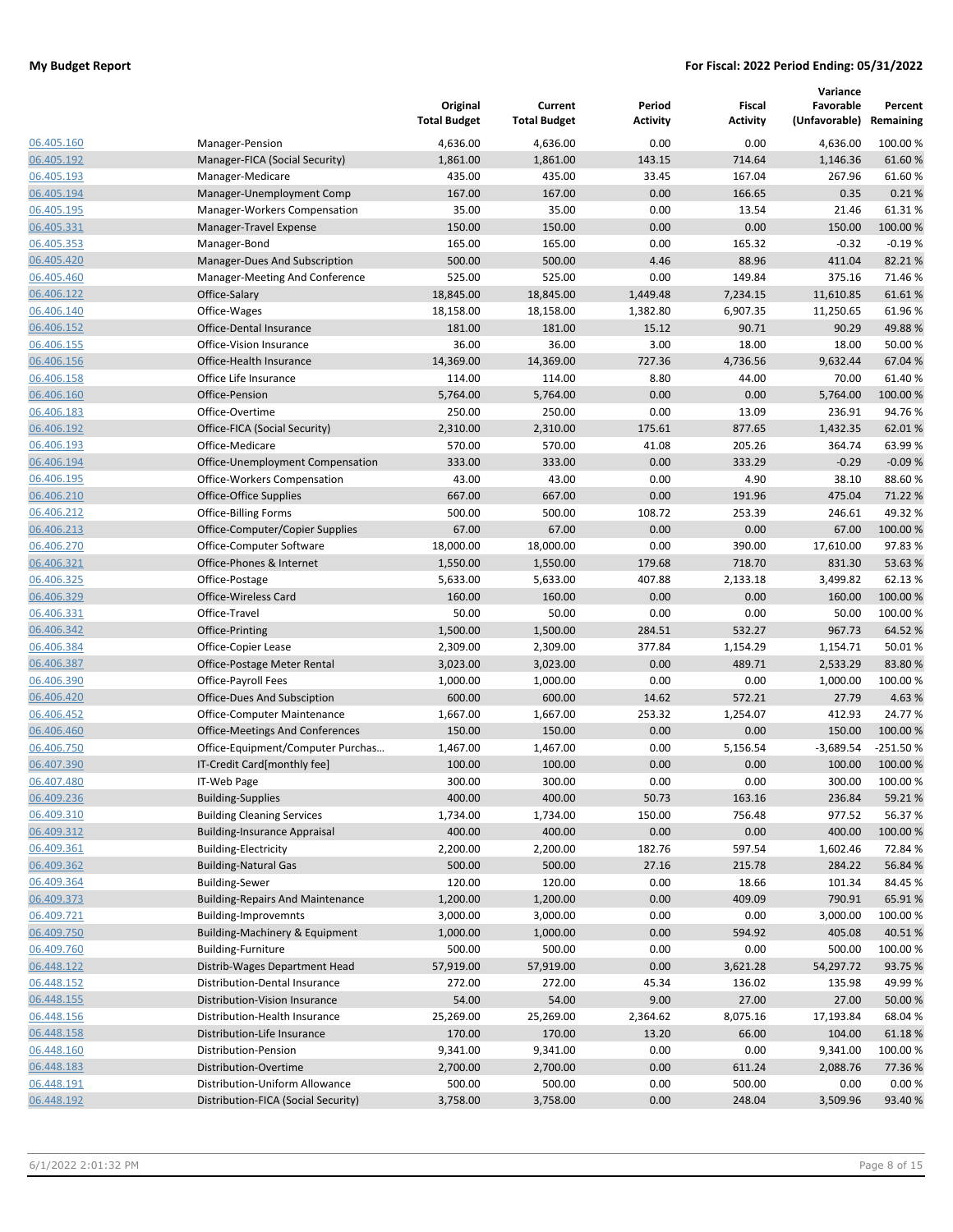|                          |                                           | Original<br><b>Total Budget</b> | Current<br><b>Total Budget</b> | Period<br><b>Activity</b> | Fiscal<br><b>Activity</b> | Variance<br>Favorable<br>(Unfavorable) | Percent<br>Remaining |
|--------------------------|-------------------------------------------|---------------------------------|--------------------------------|---------------------------|---------------------------|----------------------------------------|----------------------|
| 06.448.193               | Distribution-Medicare                     | 879.00                          | 879.00                         | 0.00                      | 58.01                     | 820.99                                 | 93.40%               |
| 06.448.194               | Distribution-Unemployment Comp            | 500.00                          | 500.00                         | 0.00                      | 211.63                    | 288.37                                 | 57.67%               |
| 06.448.195               | Distribution-Workers Compensation         | 2,685.00                        | 2,685.00                       | 0.00                      | 1,024.52                  | 1,660.48                               | 61.84%               |
| 06.448.210               | Distribution - Office Supplies            | 600.00                          | 600.00                         | 0.00                      | 0.00                      | 600.00                                 | 100.00 %             |
| 06.448.229               | Distribution-Meals                        | 50.00                           | 50.00                          | 0.00                      | 27.49                     | 22.51                                  | 45.02%               |
| 06.448.231               | Distribribution-Vehicle Fuel              | 2,246.00                        | 2,246.00                       | 382.87                    | 1,764.66                  | 481.34                                 | 21.43 %              |
| 06.448.241               | <b>Distribution-Operating Supplies</b>    | 1,849.00                        | 1,849.00                       | 0.00                      | 1,263.19                  | 585.81                                 | 31.68%               |
| 06.448.250               | Distribribution-Vehicle Repair            | 1,196.00                        | 1,196.00                       | 0.00                      | 143.15                    | 1,052.85                               | 88.03%               |
| 06.448.260               | Distribution-Small Tools And Equipm       | 3,704.00                        | 3,704.00                       | 0.00                      | 22.99                     | 3,681.01                               | 99.38%               |
| 06.448.310               | <b>Distribution Professional Services</b> | 2,000.00                        | 2,000.00                       | 0.00                      | 2,825.00                  | $-825.00$                              | $-41.25%$            |
| 06.448.313               | Distribution-Engineering                  | 2,427.00                        | 2,427.00                       | 0.00                      | 0.00                      | 2,427.00                               | 100.00 %             |
| 06.448.317               | Distribution-Street Opening               | 100.00                          | 100.00                         | 0.00                      | 14.81                     | 85.19                                  | 85.19%               |
| 06.448.321               | <b>Distribution Phone</b>                 | 0.00                            | 0.00                           | 0.00                      | 190.89                    | $-190.89$                              | 0.00%                |
| 06.448.324               | Distribution- Cell Phone                  | 620.00                          | 620.00                         | 0.00                      | 168.79                    | 451.21                                 | 72.78%               |
| 06.448.329               | Distribution-Wireless Aircards            | 972.00                          | 972.00                         | 0.00                      | 330.42                    | 641.58                                 | 66.01%               |
| 06.448.331               | Distribution-Travel Expense               | 500.00                          | 500.00                         | 0.00                      | 0.00                      | 500.00                                 | 100.00%              |
| 06.448.341               | <b>Distribution Advertising</b>           | 500.00                          | 500.00                         | 0.00                      | 982.00                    | $-482.00$                              | $-96.40%$            |
| 06.448.361               | Distribution-Electric                     | 1,285.00                        | 1,285.00                       | 110.98                    | 505.43                    | 779.57                                 | 60.67%               |
| 06.448.362               | Distribribution-Natural Gas               | 1,116.00                        | 1,116.00                       | 0.00                      | 663.31                    | 452.69                                 | 40.56%               |
| 06.448.363               | <b>Distribution-Fire Hydrants</b>         | 10,000.00                       | 10,000.00                      | 450.00                    | 450.00                    | 9,550.00                               | 95.50%               |
| 06.448.364               | Distribution-Sewage                       | 0.00                            | 0.00                           | 0.00                      | 28.23                     | $-28.23$                               | 0.00%                |
| 06.448.366               | <b>Water Tank Improvements</b>            | 5,000.00                        | 5,000.00                       | 0.00                      | 0.00                      | 5,000.00                               | 100.00%              |
| 06.448.371               | Distribution-Ground Maintnenance          | 8,000.00                        | 8,000.00                       | 101.26                    | 540.83                    | 7,459.17                               | 93.24%               |
| 06.448.372               | Distribution-Water Line Maintenance       | 20,000.00                       | 20,000.00                      | 117.90                    | 8,103.61                  | 11,896.39                              | 59.48%               |
| 06.448.374               | Distrib-Repairs To Equipment              | 1,000.00                        | 1,000.00                       | 0.00                      | 0.00                      | 1,000.00                               | 100.00 %             |
| 06.448.375               | Repair-Replace Water Meter Supplies       | 7,500.00                        | 7,500.00                       | 4,185.00                  | 5,776.76                  | 1,723.24                               | 22.98%               |
| 06.448.420               | Distrib-Dues And Subscriptions            | 1,025.00                        | 1,025.00                       | 200.00                    | 300.00                    | 725.00                                 | 70.73 %              |
| 06.448.460               | Distrib-Meetings And Conferances          | 500.00                          | 500.00                         | 0.00                      | $-65.00$                  | 565.00                                 | 113.00 %             |
| 06.448.720               | Distribution-Water Valve Project          | 5,000.00                        | 5,000.00                       | 0.00                      | 0.00                      | 5,000.00                               | 100.00%              |
| 06.448.721               | Distribution-Metering System Upgrad       | 1,000.00                        | 1,000.00                       | 0.00                      | 0.00                      | 1,000.00                               | 100.00 %             |
| 06.448.740               | Distribution-Vehicle                      | 500.00                          | 500.00                         | 0.00                      | 0.00                      | 500.00                                 | 100.00 %             |
| 06.448.741               | Distribution-Equipment Purchase           | 5,000.00                        | 5,000.00                       | 0.00                      | 3,950.00                  | 1,050.00                               | 21.00 %              |
| 06.448.750               | Distribution--Small Tools & Euip Purc     | 1,000.00                        | 1,000.00                       | 169.99                    | 592.46                    | 407.54                                 | 40.75%               |
| 06.449.122               | Plant-Wages Department Head               | 68,408.00                       | 68,408.00                      | 9,011.70                  | 38,617.80                 | 29,790.20                              | 43.55%               |
| 06.449.140               | Plant-Wages Employees                     | 269,645.00                      | 269,645.00                     | 15,792.60                 | 94,932.76                 | 174,712.24                             | 64.79%               |
| 06.449.152               | Plant-Dental Insurance                    | 1,632.00                        | 1,632.00                       | 133.88                    | 830.94                    | 801.06                                 | 49.08%               |
| 06.449.155               | Plant-Vision Insurance                    | 324.00                          | 324.00                         | 26.57                     | 164.94                    | 159.06                                 | 49.09%               |
| 06.449.156               | Plant-Health Insurance                    | 148,788.00                      | 148,788.00                     | 6,590.82                  | 46,042.38                 | 102,745.62                             | 69.06%               |
| 06.449.158               | Plant-Life Insurance                      | 1,022.00                        | 1,022.00                       | 66.00                     | 369.60                    | 652.40                                 | 63.84%               |
| 06.449.160               | Plant-Pension                             | 54,980.00                       | 54,980.00                      | 0.00                      | 0.00                      | 54,980.00                              | 100.00 %             |
| 06.449.183               | Plant-Overtime                            | 28,000.00                       | 28,000.00                      | 2,195.37                  | 11,949.02                 | 16,050.98                              | 57.32%               |
| 06.449.191               | Plant-Uniform Allowance                   | 3,000.00                        | 3,000.00                       | 0.00                      | 3,000.00                  | 0.00                                   | 0.00%                |
| 06.449.192               | Plant-FICA (Social Security)              | 22,695.00                       | 22,695.00                      | 1,666.77                  | 8,995.82                  | 13,699.18                              | 60.36%               |
| 06.449.193               | Plant-Medicare                            | 5,308.00                        | 5,308.00                       | 389.81                    | 2,103.85                  | 3,204.15                               | 60.36%               |
| 06.449.194               | Plant-Unemployment Comp                   |                                 |                                | 0.00                      | 3,000.01                  | $-0.01$                                | 0.00%                |
|                          |                                           | 3,000.00                        | 3,000.00                       |                           |                           |                                        |                      |
| 06.449.195               | Plant-Workers Compensation                | 15,673.00                       | 15,673.00                      | 0.00                      | 5,640.00                  | 10,033.00                              | 64.01%               |
| 06.449.210<br>06.449.221 | <b>Plant-Office Supplies</b>              | 150.00                          | 150.00                         | 143.09                    | 507.83                    | $-357.83$                              | -238.55 %            |
|                          | Plant-Chemicals                           | 68,000.00                       | 68,000.00                      | 5,275.43                  | 23,860.41                 | 44,139.59                              | 64.91%               |
| 06.449.229               | Plant-Meals                               | 400.00                          | 400.00                         | 40.00                     | 150.00                    | 250.00                                 | 62.50%               |
| 06.449.231               | Plant-Fuel                                | 350.00                          | 350.00                         | 88.38                     | 161.44                    | 188.56                                 | 53.87%               |
| 06.449.236               | <b>Plant-Operating Supplies</b>           | 4,000.00                        | 4,000.00                       | 0.00                      | 929.46                    | 3,070.54                               | 76.76%               |
| 06.449.245               | Plant-Supplies                            | 350.00                          | 350.00                         | 73.80                     | 150.38                    | 199.62                                 | 57.03 %              |
| 06.449.250               | Plant-Vehicle Repairs                     | 1,200.00                        | 1,200.00                       | 0.00                      | 0.00                      | 1,200.00                               | 100.00 %             |
| 06.449.310               | <b>Plant Professional Services</b>        | 1,000.00                        | 1,000.00                       | 0.00                      | 0.00                      | 1,000.00                               | 100.00 %             |
| 06.449.313               | Plant-Engineering                         | 0.00                            | 0.00                           | 0.00                      | 2,701.05                  | $-2,701.05$                            | 0.00%                |
| 06.449.316               | <b>Plant-Laboratory Testing</b>           | 13,500.00                       | 13,500.00                      | 0.00                      | 2,372.54                  | 11,127.46                              | 82.43%               |
| 06.449.321               | Plant-Phone & Internet                    | 2,800.00                        | 2,800.00                       | 248.43                    | 803.20                    | 1,996.80                               | 71.31%               |
| 06.449.324               | Plant- Cell Phone                         | 600.00                          | 600.00                         | 0.00                      | 168.79                    | 431.21                                 | 71.87%               |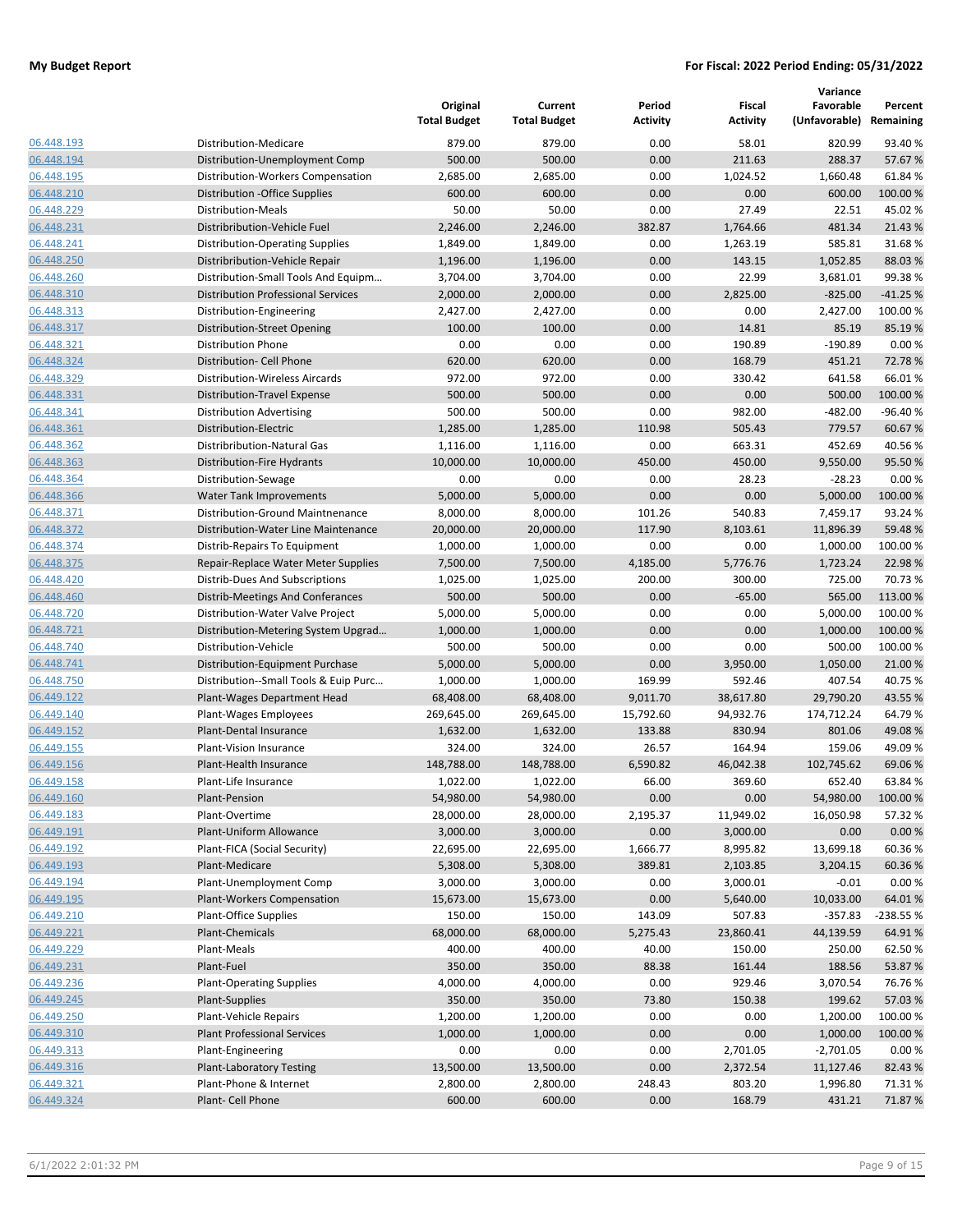|                          |                                               | Original            | Current             | Period          | Fiscal          | Variance<br>Favorable   | Percent           |
|--------------------------|-----------------------------------------------|---------------------|---------------------|-----------------|-----------------|-------------------------|-------------------|
|                          |                                               | <b>Total Budget</b> | <b>Total Budget</b> | <b>Activity</b> | <b>Activity</b> | (Unfavorable) Remaining |                   |
| 06.449.325               | Plant-Postage                                 | 50.00               | 50.00               | 0.00            | 0.53            | 49.47                   | 98.94 %           |
| 06.449.331               | Plant-Travel Expense                          | 600.00              | 600.00              | 0.00            | 175.50          | 424.50                  | 70.75 %           |
| 06.449.341               | Plant-Advertising                             | 850.00              | 850.00              | 0.00            | 0.00            | 850.00                  | 100.00 %          |
| 06.449.361               | Plant-Electricity                             | 118,836.00          | 118,836.00          | 9,973.48        | 53,758.72       | 65,077.28               | 54.76%            |
| 06.449.362               | Plant-Natural Gas                             | 5,726.00            | 5,726.00            | 654.82          | 5,000.70        | 725.30                  | 12.67%            |
| 06.449.364               | Plant-Sewer                                   | 10,896.00           | 10,896.00           | 0.00            | 3,687.00        | 7,209.00                | 66.16%            |
| 06.449.373               | Plant-Building Repairs And Maintena           | 5,000.00            | 5,000.00            | 1,016.87        | 50,902.15       | $-45,902.15$            | $-918.04%$        |
| 06.449.374               | Plant-Equipment Repairs/Maint                 | 17,000.00           | 17,000.00           | 9,642.20        | 11,761.35       | 5,238.65                | 30.82 %           |
| 06.449.420               | Plant-Dues Subscription Member                | 18,500.00           | 18,500.00           | 1,299.73        | 16,499.83       | 2,000.17                | 10.81%            |
| 06.449.452               | Plant-Computer Maintenance                    | 1,000.00            | 1,000.00            | 50.00           | 155.00          | 845.00                  | 84.50 %           |
| 06.449.460               | Plant-Meeting/Training/Testing/Conf           | 2,000.00            | 2,000.00            | 155.00          | 2,143.96        | $-143.96$               | $-7.20%$          |
| 06.449.720               | Plant-Improvemnts                             | 8,000.00            | 8,000.00            | 0.00            | 0.00            | 8,000.00                | 100.00 %          |
| 06.449.741               | Plant-New Equipment                           | 10,000.00           | 10,000.00           | 0.00            | 510.68          | 9,489.32                | 94.89%            |
| 06.471.000               | Debt Principal                                | 113,864.00          | 113,864.00          | 36,406.40       | 36,406.40       | 77,457.60               | 68.03 %           |
| 06.472.101               | Debt Interest                                 | 93,216.00           | 93,216.00           | 0.00            | 0.00            | 93,216.00               | 100.00 %          |
| 06.486.020               | Insurance                                     | 40,373.00           | 40,373.00           | 0.00            | 12,218.40       | 28,154.60               | 69.74 %           |
| 06.489.915               | East Deer 5% Discount                         | 16,000.00           | 16,000.00           | 5,628.61        | 5,628.61        | 10,371.39               | 64.82%            |
|                          | <b>Expense Total:</b>                         | 1,546,544.00        | 1,546,544.00        | 125,780.50      | 553,983.93      | 992,560.07              | 64.18%            |
|                          | Fund: 06 - Water Surplus (Deficit):           | 0.00                | 0.00                | $-36,227.75$    | 117,483.97      | 117,483.97              | 0.00%             |
| Fund: 07 - Electric      |                                               |                     |                     |                 |                 |                         |                   |
| Revenue                  |                                               |                     |                     |                 |                 |                         |                   |
| 07.342.403               | Pole Attachment Rental                        | 20,473.00           | 20,473.00           | 0.00            | 20,473.20       | 0.20                    | 100.00 %          |
| 07.372.400               | <b>Metered Sales</b>                          | 4,105,622.00        | 4,105,622.00        | 288,802.54      | 1,660,773.54    | $-2,444,848.46$         | 59.55 %           |
| 07.372.450               | <b>Replacement Meter Sales</b>                | 0.00                | 0.00                | 0.00            | 1,050.00        | 1,050.00                | 0.00%             |
| 07.372.560               | Turn-On Fees                                  | 5,000.00            | 5,000.00            | 0.00            | 6,660.00        | 1,660.00                | 133.20%           |
| 07.372.900               | <b>Delinquent Fee</b>                         | 12,500.00           | 12,500.00           | 0.00            | 0.00            | $-12,500.00$            | 100.00 %          |
| 07.380.100               | <b>Sales Tax Discount</b>                     | 300.00              | 300.00              | 25.00           | 125.00          | $-175.00$               | 58.33 %           |
| 07.391.200               | Insurance Reimburstment For Fixed A           | 0.00                | 0.00                | 0.00            | 1,000.00        | 1,000.00                | 0.00%             |
|                          | <b>Revenue Total:</b>                         | 4,143,895.00        | 4,143,895.00        | 288,827.54      | 1,690,081.74    | $-2,453,813.26$         | 59.22%            |
| Expense                  |                                               |                     |                     |                 |                 |                         |                   |
| 07.400.113               | Council -Salaries                             | 4,375.00            | 4,375.00            | 364.63          | 1,823.17        | 2,551.83                | 58.33 %           |
| 07.400.192               | Council-FICA (Social Security)                | 271.00              | 271.00              | 22.61           | 113.04          | 157.96                  | 58.29 %           |
| 07.400.193               | Council-Medicare                              | 63.00               | 63.00               | 5.25            | 26.26           | 36.74                   | 58.32%            |
| 07.400.241               | Council -Supplies                             | 50.00               | 50.00               | 7.47            | 7.47            | 42.53                   | 85.06 %           |
| 07.400.331               | Council-Travel Expense                        | 150.00              | 150.00              | 0.00            | 32.95           | 117.05                  | 78.03 %           |
| 07.400.341               | <b>Council -Advertising</b>                   | 300.00              | 300.00              | 52.33           | 196.57          | 103.43                  | 34.48%            |
| 07.400.342               | Council -Codification                         | 1,600.00            | 1,600.00            | 861.14          | 1,259.43        | 340.57                  | 21.29 %           |
| 07.400.420               | Council -Dues & Subscriptions                 | 4,100.00            | 4,100.00            | 9.99            | 3,521.43        | 578.57                  | 14.11%            |
| 07.400.460               | Council -Meeting & Conference                 | 1,000.00            | 1,000.00            | 0.00            | 181.67          | 818.33                  | 81.83%            |
| 07.400.461               | Council-Hotel for Conf/Classes                | 700.00              | 700.00              | 0.00            | 0.00            | 700.00                  | 100.00 %          |
| 07.401.112               | Mayor -Salary                                 | 625.00              | 625.00              | 52.09           | 260.47          | 364.53                  | 58.32 %           |
| 07.401.192               | Mayor-FICA (Social Security)                  | 39.00               | 39.00               | 3.23            | 16.14           | 22.86                   | 58.62 %           |
| 07.401.193               | Mayor-Medicare<br>Mayor -Dues & Subscriptions | 9.00                | 9.00                | 0.75<br>1.43    | 3.76            | 5.24                    | 58.22 %<br>45.70% |
| 07.401.420<br>07.401.460 | Mayor -Meeting & Conferences                  | 50.00<br>100.00     | 50.00<br>100.00     | 0.00            | 27.15<br>0.00   | 22.85<br>100.00         | 100.00 %          |
| 07.402.311               | <b>Financial-Accounting And Auditing</b>      | 3,750.00            | 3,750.00            | 0.00            | 1,666.50        | 2,083.50                | 55.56 %           |
| 07.402.390               | Financial-Bank Service Fees                   | 1,667.00            | 1,667.00            | 509.45          | 1,521.58        | 145.42                  | 8.72 %            |
| 07.404.114               | Solicitor-Wages                               | 8,333.00            | 8,333.00            | 0.00            | 0.00            | 8,333.00                | 100.00 %          |
| 07.404.160               | Solicitor-Pension/Retirement                  | 1,327.00            | 1,327.00            | 0.00            | 0.00            | 1,327.00                | 100.00%           |
| 07.404.192               | Solicitor-FICA (Social Security)              | 517.00              | 517.00              | 0.00            | 0.00            | 517.00                  | 100.00 %          |
| 07.404.193               | Solicitor-Medicare                            | 121.00              | 121.00              | 0.00            | 0.00            | 121.00                  | 100.00 %          |
| 07.404.194               | Solicitor-Unemployment Comp                   | 167.00              | 167.00              | 0.00            | 0.00            | 167.00                  | 100.00 %          |
| 07.404.314               | Other Legal Fees                              | 2,500.00            | 2,500.00            | 835.84          | 4,187.93        | $-1,687.93$             | $-67.52%$         |
| 07.405.121               | Manager-Salary                                | 30,013.00           | 30,013.00           | 2,309.16        | 11,529.00       | 18,484.00               | 61.59%            |
| 07.405.158               | Manager-Life Insurance                        | 0.00                | 0.00                | 4.40            | 22.00           | $-22.00$                | 0.00%             |
| 07.405.160               | Manager-Pension                               | 4,636.00            | 4,636.00            | 0.00            | 0.00            | 4,636.00                | 100.00 %          |
| 07.405.192               | Manager-FICA (Social Security)                | 1,861.00            | 1,861.00            | 143.12          | 714.69          | 1,146.31                | 61.60%            |
|                          |                                               |                     |                     |                 |                 |                         |                   |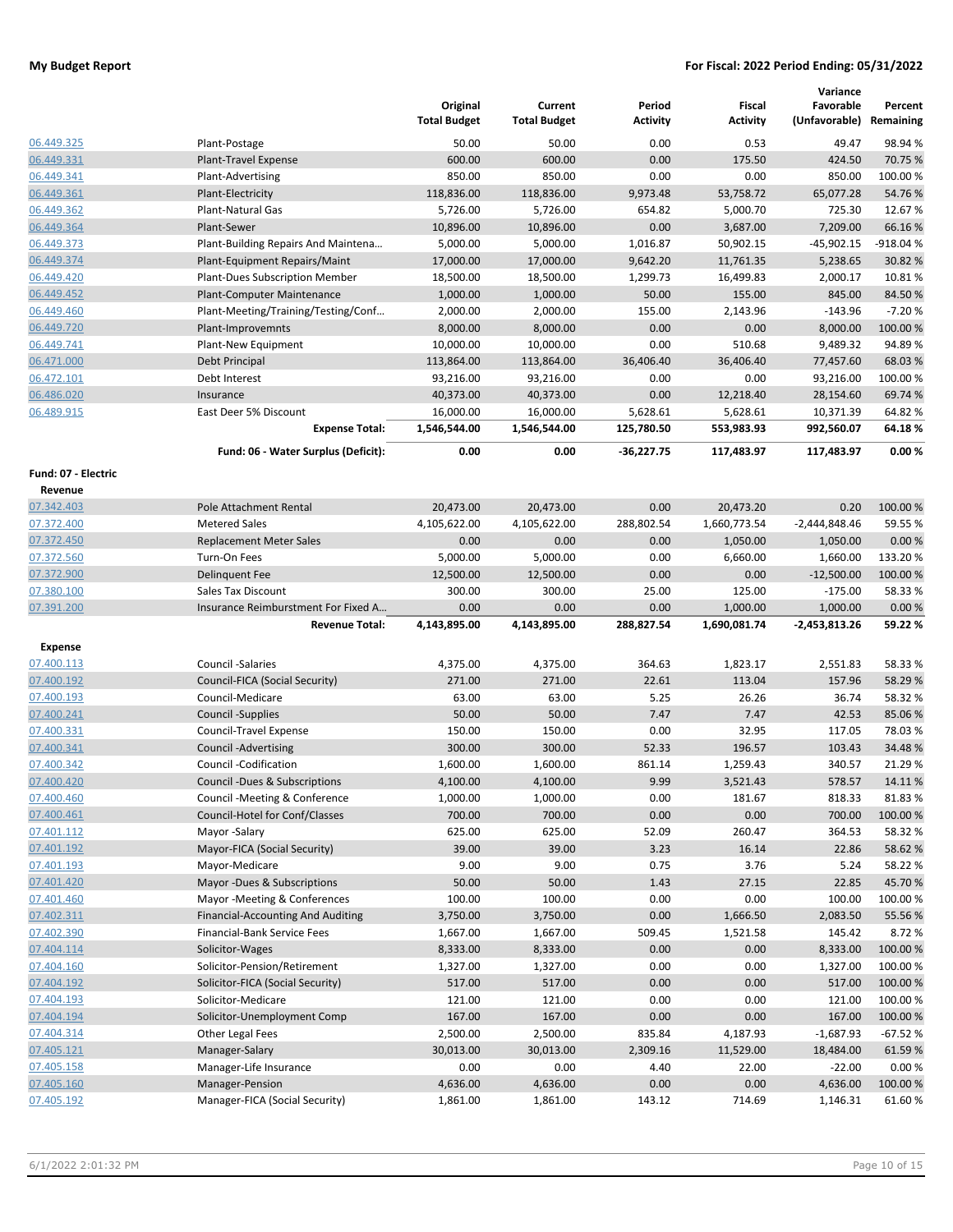|            |                                         | Original<br><b>Total Budget</b> | Current<br><b>Total Budget</b> | Period<br><b>Activity</b> | Fiscal<br><b>Activity</b> | Variance<br>Favorable<br>(Unfavorable) Remaining | Percent    |
|------------|-----------------------------------------|---------------------------------|--------------------------------|---------------------------|---------------------------|--------------------------------------------------|------------|
| 07.405.193 | Manager-Medicare                        | 435.00                          | 435.00                         | 33.52                     | 167.29                    | 267.71                                           | 61.54 %    |
| 07.405.194 | Manager-Unemployment Comp               | 167.00                          | 167.00                         | 0.00                      | 166.70                    | 0.30                                             | 0.18%      |
| 07.405.195 | Manager-Worker Compensation             | 35.00                           | 35.00                          | 0.00                      | 13.54                     | 21.46                                            | 61.31%     |
| 07.405.331 | Manager-Travel Expense                  | 150.00                          | 150.00                         | 0.00                      | 0.00                      | 150.00                                           | 100.00 %   |
| 07.405.353 | Manager-Bond                            | 165.00                          | 165.00                         | 0.00                      | 165.31                    | $-0.31$                                          | $-0.19%$   |
| 07.405.420 | Manager-Dues And Subscription           | 500.00                          | 500.00                         | 4.46                      | 88.96                     | 411.04                                           | 82.21%     |
| 07.405.460 | Manager-Meeting And Conference          | 525.00                          | 525.00                         | 0.00                      | 149.87                    | 375.13                                           | 71.45 %    |
| 07.406.122 | Office-Salary                           | 18,845.00                       | 18,845.00                      | 1,449.92                  | 7,236.37                  | 11,608.63                                        | 61.60%     |
| 07.406.140 | Office-Wages                            | 18,158.00                       | 18,158.00                      | 1,383.20                  | 6,909.30                  | 11,248.70                                        | 61.95%     |
| 07.406.152 | Office-Dental Insurance                 | 181.00                          | 181.00                         | 15.10                     | 90.61                     | 90.39                                            | 49.94%     |
| 07.406.155 | Office-Vision Insurance                 | 36.00                           | 36.00                          | 3.00                      | 18.00                     | 18.00                                            | 50.00 %    |
| 07.406.156 | Office-Health Insurance                 | 14,369.00                       | 14,369.00                      | 727.59                    | 4,737.74                  | 9,631.26                                         | 67.03%     |
| 07.406.158 | Office Life Insurance                   | 114.00                          | 114.00                         | 8.80                      | 44.00                     | 70.00                                            | 61.40%     |
| 07.406.160 | Office-Pension                          | 5,764.00                        | 5,764.00                       | 0.00                      | 0.00                      | 5,764.00                                         | 100.00 %   |
| 07.406.183 | Office-Overtime                         | 250.00                          | 250.00                         | 0.00                      | 13.09                     | 236.91                                           | 94.76%     |
| 07.406.192 | Office-FICA (Social Security)           | 2,310.00                        | 2,310.00                       | 175.64                    | 877.73                    | 1,432.27                                         | 62.00%     |
| 07.406.193 | Office-Medicare                         | 570.00                          | 570.00                         | 41.06                     | 205.28                    | 364.72                                           | 63.99%     |
| 07.406.194 | Office-Unemployment Comp                | 333.00                          | 333.00                         | 0.00                      | 333.42                    | $-0.42$                                          | $-0.13%$   |
| 07.406.195 | <b>Office-Workers Compensation</b>      | 43.00                           | 43.00                          | 0.00                      | 16.86                     | 26.14                                            | 60.79%     |
| 07.406.210 | Office-Office Supplies                  | 667.00                          | 667.00                         | 0.00                      | 191.96                    | 475.04                                           | 71.22%     |
| 07.406.212 | <b>Office-Billing Forms</b>             | 500.00                          | 500.00                         | 108.72                    | 255.72                    | 244.28                                           | 48.86%     |
| 07.406.213 | Office-Computer/Copier Supplies         | 67.00                           | 67.00                          | 0.00                      | 0.00                      | 67.00                                            | 100.00 %   |
| 07.406.270 | Office-Computer Software                | 18,000.00                       | 18,000.00                      | 0.00                      | 390.00                    | 17,610.00                                        | 97.83%     |
| 07.406.321 | Office-Phone & Internet                 | 1,550.00                        | 1,550.00                       | 179.68                    | 718.70                    | 831.30                                           | 53.63%     |
| 07.406.325 | Office-Postage                          | 5,633.00                        | 5,633.00                       | 407.88                    | 2,133.18                  | 3,499.82                                         | 62.13%     |
| 07.406.329 | Office-Wireless Card                    | 160.00                          | 160.00                         | 0.00                      | 0.00                      | 160.00                                           | 100.00 %   |
| 07.406.331 | Office-Travel                           | 50.00                           | 50.00                          | 0.00                      | 0.00                      | 50.00                                            | 100.00 %   |
| 07.406.342 | Office-Printing                         | 1,500.00                        | 1,500.00                       | 284.50                    | 532.27                    | 967.73                                           | 64.52%     |
| 07.406.384 | Office-Copier Lease                     | 2,309.00                        | 2,309.00                       | 15.15                     | 791.64                    | 1,517.36                                         | 65.72 %    |
| 07.406.387 | Off-Postage Meter Rental                | 3,023.00                        | 3,023.00                       | 0.00                      | 489.71                    | 2,533.29                                         | 83.80%     |
| 07.406.390 | Office-Payroll Fee                      | 1,000.00                        | 1,000.00                       | 0.00                      | 0.00                      | 1,000.00                                         | 100.00 %   |
| 07.406.420 | Office-Dues And Subsciption             | 600.00                          | 600.00                         | 14.62                     | 572.21                    | 27.79                                            | 4.63 %     |
| 07.406.452 | Office-Computer Maintenance             | 1,667.00                        | 1,667.00                       | 253.31                    | 1,254.07                  | 412.93                                           | 24.77%     |
| 07.406.460 | Office-Meetings And Conferences         | 150.00                          | 150.00                         | 0.00                      | 0.00                      | 150.00                                           | 100.00 %   |
| 07.406.750 | Office-Equipment/Computer Purchase      | 1,467.00                        | 1,467.00                       | 0.00                      | 5,156.54                  | $-3,689.54$                                      | $-251.50%$ |
| 07.407.390 | IT-Credit Card[monthly fee]             | 100.00                          | 100.00                         | 0.00                      | 0.00                      | 100.00                                           | 100.00 %   |
| 07.407.480 | IT-Web Page                             | 300.00                          | 300.00                         | 0.00                      | 0.00                      | 300.00                                           | 100.00 %   |
| 07.409.236 | <b>Building-Supplies</b>                | 400.00                          | 400.00                         | 50.73                     | 163.15                    | 236.85                                           | 59.21%     |
| 07.409.310 | <b>Building Cleaning Services</b>       | 1,734.00                        | 1,734.00                       | 150.00                    | 756.48                    | 977.52                                           | 56.37%     |
| 07.409.312 | <b>Building-Insurance Appraisal</b>     | 400.00                          | 400.00                         | 0.00                      | 0.00                      | 400.00                                           | 100.00%    |
| 07.409.361 | <b>Building-Electricity</b>             | 2,200.00                        | 2,200.00                       | 182.76                    | 597.54                    | 1,602.46                                         | 72.84 %    |
| 07.409.362 | <b>Building-Natural Gas</b>             | 500.00                          | 500.00                         | 27.15                     | 215.80                    | 284.20                                           | 56.84 %    |
| 07.409.364 | <b>Building-Sewer</b>                   | 120.00                          | 120.00                         | 0.00                      | 18.67                     | 101.33                                           | 84.44 %    |
| 07.409.373 | <b>Building-Repairs And Maintenance</b> | 1,200.00                        | 1,200.00                       | 0.00                      | 409.09                    | 790.91                                           | 65.91%     |
| 07.409.721 | Building-Improvement                    | 3,000.00                        | 3,000.00                       | 0.00                      | 0.00                      | 3,000.00                                         | 100.00 %   |
| 07.409.750 | Building-Machinery & Equipment          | 1,000.00                        | 1,000.00                       | 0.00                      | 594.92                    | 405.08                                           | 40.51%     |
| 07.409.760 | <b>Building-Furniture</b>               | 500.00                          | 500.00                         | 0.00                      | 0.00                      | 500.00                                           | 100.00%    |
| 07.433.241 | <b>Traffic Light Supplies</b>           | 250.00                          | 250.00                         | 0.00                      | 124.00                    | 126.00                                           | 50.40%     |
| 07.433.317 | <b>Traffic Light Maintenance</b>        | 5,500.00                        | 5,500.00                       | 9,470.38                  | 10,506.88                 | $-5,006.88$                                      | $-91.03%$  |
| 07.433.361 | <b>Traffic Light Electric</b>           | 2,436.00                        | 2,436.00                       | 166.68                    | 804.72                    | 1,631.28                                         | 66.97%     |
| 07.434.241 | <b>Street Light Supplies</b>            | 500.00                          | 500.00                         | 0.00                      | 0.00                      | 500.00                                           | 100.00%    |
| 07.434.361 | <b>Street Lights Electric</b>           | 75,000.00                       | 75,000.00                      | 7,335.24                  | 36,931.91                 | 38,068.09                                        | 50.76%     |
| 07.442.231 | Electric-Vehicle Fuel                   | 851.00                          | 851.00                         | 221.76                    | 692.24                    | 158.76                                           | 18.66%     |
| 07.442.245 | <b>Electric-Operating Supplies</b>      | 50,000.00                       | 50,000.00                      | 4,248.30                  | 17,786.92                 | 32,213.08                                        | 64.43%     |
| 07.442.249 | <b>Electric-Misc Supplies</b>           | 0.00                            | 0.00                           | 145.50                    | 155.49                    | $-155.49$                                        | 0.00%      |
| 07.442.250 | Electric-Vehicle Repairs                | 2,302.00                        | 2,302.00                       | 0.00                      | 762.81                    | 1,539.19                                         | 66.86%     |
| 07.442.260 | Electric-Small Tools And Equipment      | 1,334.00                        | 1,334.00                       | 0.00                      | 0.00                      | 1,334.00                                         | 100.00 %   |
| 07.442.310 | <b>Professional Services</b>            | 155,000.00                      | 155,000.00                     | 0.00                      | 50,910.50                 | 104,089.50                                       | 67.15%     |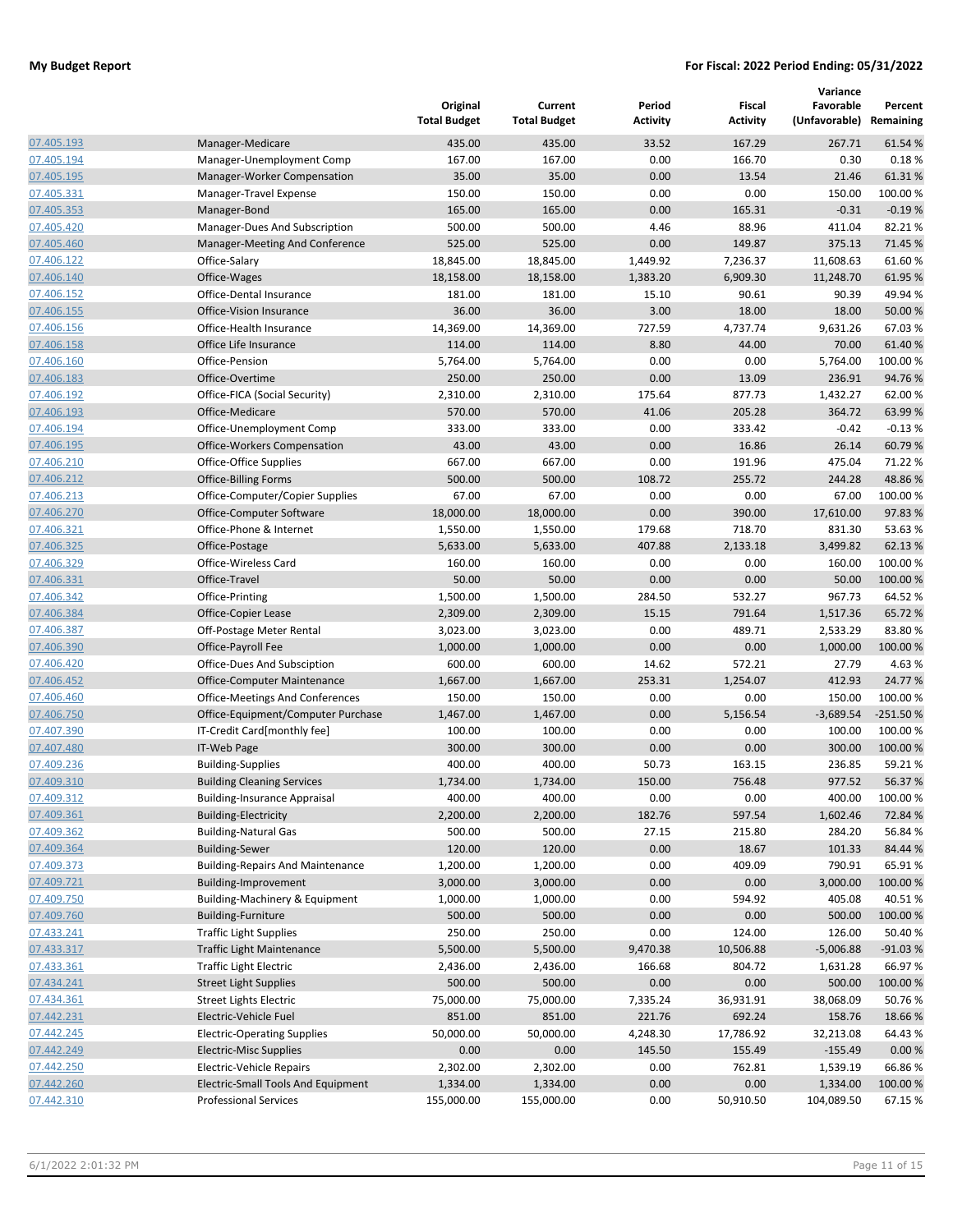|                             |                                                                 | Original<br><b>Total Budget</b> | Current<br><b>Total Budget</b> | Period<br><b>Activity</b> | Fiscal<br><b>Activity</b> | Variance<br>Favorable<br>(Unfavorable) Remaining | Percent    |
|-----------------------------|-----------------------------------------------------------------|---------------------------------|--------------------------------|---------------------------|---------------------------|--------------------------------------------------|------------|
| 07.442.317                  | Electric-Emgergency Maint Labor                                 | 20,000.00                       | 20,000.00                      | 0.00                      | 1,848.00                  | 18,152.00                                        | 90.76%     |
| 07.442.329                  | <b>Electric-Wireless Aircards</b>                               | 463.00                          | 463.00                         | 0.00                      | 160.04                    | 302.96                                           | 65.43%     |
| 07.442.361                  | Electric-Electric                                               | 1,800.00                        | 1,800.00                       | 96.28                     | 782.12                    | 1,017.88                                         | 56.55 %    |
| 07.442.362                  | <b>Electric-Natural Gas</b>                                     | 822.00                          | 822.00                         | 91.49                     | 872.72                    | $-50.72$                                         | $-6.17%$   |
| 07.442.372                  | Electric-Repairs To System                                      | 65,000.00                       | 65,000.00                      | 0.00                      | 28,544.00                 | 36,456.00                                        | 56.09%     |
| 07.442.373                  | Electric-Building Repair And Mainten                            | 1,633.00                        | 1,633.00                       | 0.00                      | 0.00                      | 1,633.00                                         | 100.00 %   |
| 07.442.375                  | Repair-Replace Electric Meter Supplies                          | 152.00                          | 152.00                         | 0.00                      | 0.00                      | 152.00                                           | 100.00%    |
| 07.442.420                  | Electric-Dues Subscription And Mem                              | 14,000.00                       | 14,000.00                      | 200.00                    | 11,550.00                 | 2,450.00                                         | 17.50%     |
| 07.442.462                  | <b>Electric-Street Opening</b>                                  | 100.00                          | 100.00                         | 0.00                      | 14.79                     | 85.21                                            | 85.21%     |
| 07.442.510                  | Electric-Dollar Energy Fund                                     | 5,000.00                        | 5,000.00                       | 0.00                      | 0.00                      | 5.000.00                                         | 100.00%    |
| 07.442.720                  | Electric-System Up Grades Major                                 | 5,000.00                        | 5,000.00                       | 0.00                      | 16,593.95                 | $-11,593.95$                                     | $-231.88%$ |
| 07.442.740                  | Electric-Equipment                                              | 0.00                            | 0.00                           | 0.00                      | 1,358.84                  | $-1,358.84$                                      | 0.00%      |
| 07.442.742                  | <b>Electric-Christmas Decorations</b>                           | 200.00                          | 200.00                         | 0.00                      | 0.00                      | 200.00                                           | 100.00 %   |
| 07.442.900                  | Electric-Power Purchased                                        | 1,008,561.00                    | 1,008,561.00                   | 158,460.61                | 704,289.50                | 304,271.50                                       | 30.17%     |
| 07.442.901                  | Electric-Network Integration Transmi                            | 161,040.00                      | 161,040.00                     | 13,420.00                 | 67,100.00                 | 93,940.00                                        | 58.33%     |
| 07.442.902                  | Electric-PJM Fees                                               | 736,052.00                      | 736,052.00                     | 0.00                      | 0.00                      | 736,052.00                                       | 100.00 %   |
| 07.471.000                  | Debt Principal                                                  | 72,798.00                       | 72,798.00                      | 36,406.40                 | 36,406.40                 | 36,391.60                                        | 49.99%     |
| 07.472.101                  | Debt Interest                                                   | 59,597.00                       | 59,597.00                      | 0.00                      | 0.00                      | 59,597.00                                        | 100.00%    |
| 07.486.020                  | Insurance                                                       | 40,373.00                       | 40,373.00                      | 0.00                      | 12,218.41                 | 28,154.59                                        | 69.74 %    |
| 07.492.010                  | <b>Operating Transfer-Out</b>                                   | 1,477,060.00                    | 1,477,060.00                   | 0.00                      | 0.00                      | 1,477,060.00                                     | 100.00 %   |
|                             | <b>Expense Total:</b>                                           | 4,143,895.00                    | 4,143,895.00                   | 240,962.32                | 1,064,001.17              | 3,079,893.83                                     | 74.32%     |
|                             | Fund: 07 - Electric Surplus (Deficit):                          | 0.00                            | 0.00                           | 47,865.22                 | 626,080.57                | 626,080.57                                       | 0.00%      |
| Fund: 08 - Sewer<br>Revenue |                                                                 |                                 |                                |                           |                           |                                                  |            |
| 08.341.010                  | Interest Income                                                 | 600.00                          | 600.00                         | 0.00                      | 261.84                    | $-338.16$                                        | 56.36%     |
| 08.351.080                  | <b>Federal Grant</b>                                            | 399,471.00                      | 399,471.00                     | 0.00                      | 0.00                      | -399,471.00                                      | 100.00%    |
| 08.354.080                  | <b>State Grant</b>                                              | 100,000.00                      | 100,000.00                     | 0.00                      | 0.00                      | $-100,000.00$                                    | 100.00 %   |
| 08.364.600                  | EPA Municipal Fee                                               | 131,000.00                      | 131,000.00                     | 10,855.00                 | 54,295.00                 | $-76,705.00$                                     | 58.55%     |
|                             | <b>Revenue Total:</b>                                           | 631,071.00                      | 631,071.00                     | 10,855.00                 | 54,556.84                 | -576,514.16                                      | 91.35%     |
| Expense<br>08.436.245       |                                                                 | 734,926.00                      | 734,926.00                     | 3,884.51                  |                           | 730,647.78                                       | 99.42%     |
| 08.436.310                  | <b>Sewers-Operating Supplies</b><br>Sewers-Professional Service | 10,000.00                       | 10,000.00                      | 0.00                      | 4,278.22<br>26,761.15     | $-16,761.15$                                     | $-167.61%$ |
| 08.436.313                  | Sewers-Engineering                                              | 25,000.00                       | 25,000.00                      | 0.00                      | 2,142.50                  | 22,857.50                                        | 91.43%     |
| 08.436.317                  | Sewers-Permits                                                  | 500.00                          | 500.00                         | 0.00                      | 0.00                      | 500.00                                           | 100.00%    |
| 08.436.341                  | Sewers-Advertising                                              | 50.00                           | 50.00                          | 0.00                      | 0.00                      | 50.00                                            | 100.00 %   |
| 08.436.420                  | Sewers-Annual Dues and Memebersh                                | 500.00                          | 500.00                         | 0.00                      | 0.00                      | 500.00                                           | 100.00%    |
| 08.436.450                  | Sewers-Contracted Repairs                                       | 5,000.00                        | 5,000.00                       | 0.00                      | 0.00                      | 5,000.00                                         | 100.00%    |
| 08.436.750                  | Sewers-Equipment Purchases                                      | 12,000.00                       | 12,000.00                      | 0.00                      | 0.00                      | 12,000.00                                        | 100.00 %   |
|                             | <b>Expense Total:</b>                                           | 787,976.00                      | 787,976.00                     | 3,884.51                  | 33,181.87                 | 754,794.13                                       | 95.79%     |
|                             | Fund: 08 - Sewer Surplus (Deficit):                             | $-156,905.00$                   | $-156,905.00$                  | 6,970.49                  | 21,374.97                 | 178,279.97                                       | 113.62%    |
| Fund: 30 - Capital Reserve  |                                                                 |                                 |                                |                           |                           |                                                  |            |
| Revenue                     |                                                                 |                                 |                                |                           |                           |                                                  |            |
| 30.341.010                  | Capital Reserve-Interest                                        | 0.00                            | 0.00                           | 0.00                      | 1,692.46                  | 1,692.46                                         | 0.00%      |
| 30.393.100                  | <b>Bond Proceeds</b>                                            | 0.00                            | 0.00                           | 0.00                      | 3,480,612.33              | 3,480,612.33                                     | 0.00%      |
| <b>Expense</b>              | <b>Revenue Total:</b>                                           | 0.00                            | 0.00                           | 0.00                      | 3,482,304.79              | 3,482,304.79                                     | 0.00%      |
| 30.402.390                  | <b>Banking Service Fee</b>                                      | 0.00                            | 0.00                           | 0.00                      | 20.00                     | $-20.00$                                         | 0.00%      |
|                             | <b>Expense Total:</b>                                           | 0.00                            | 0.00                           | 0.00                      | 20.00                     | $-20.00$                                         | 0.00%      |
|                             | Fund: 30 - Capital Reserve Surplus (Deficit):                   | 0.00                            | 0.00                           | 0.00                      | 3,482,284.79              | 3,482,284.79                                     | 0.00%      |
| Fund: 35 - Liquid Fuels     |                                                                 |                                 |                                |                           |                           |                                                  |            |
| Revenue                     |                                                                 |                                 |                                |                           |                           |                                                  |            |
| 35.341.010                  | Interest Income                                                 | 250.00                          | 250.00                         | 0.00                      | 36.74                     | $-213.26$                                        | 85.30%     |
| 35.355.020                  | Liquid Fuels - Tax Allocation                                   | 131,328.00                      | 131,328.00                     | 0.00                      | 130,353.02                | $-974.98$                                        | 0.74 %     |
| 35.355.030                  | Liquid Fuels- Prior Year Carryover                              | 39,641.00                       | 39,641.00                      | 0.00                      | 0.00                      | $-39,641.00$                                     | 100.00 %   |
|                             | <b>Revenue Total:</b>                                           | 171,219.00                      | 171,219.00                     | 0.00                      | 130,389.76                | -40,829.24                                       | 23.85%     |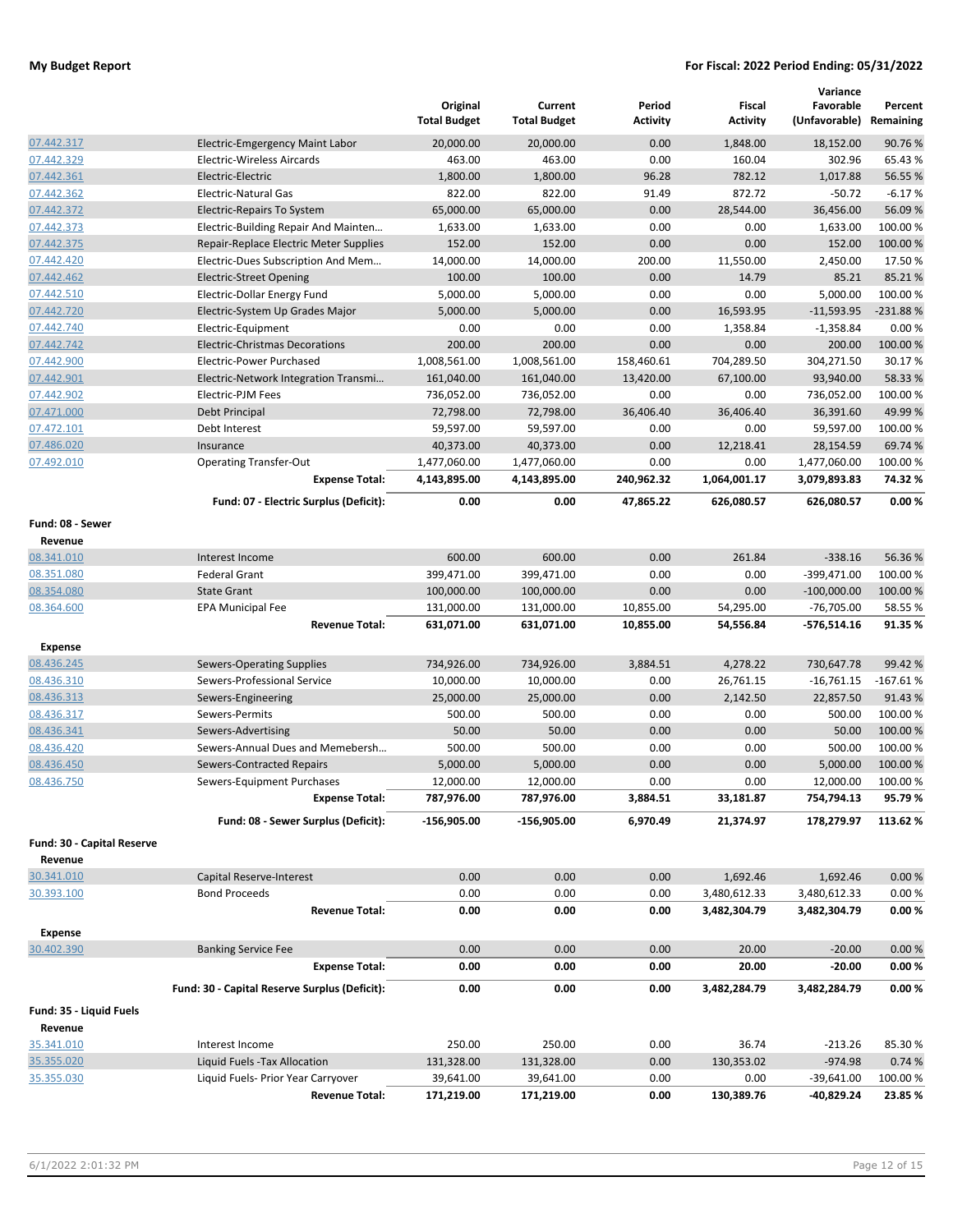|                                  |                                              |                     |                     |                 |                 | Variance      |            |
|----------------------------------|----------------------------------------------|---------------------|---------------------|-----------------|-----------------|---------------|------------|
|                                  |                                              | Original            | Current             | Period          | <b>Fiscal</b>   | Favorable     | Percent    |
|                                  |                                              | <b>Total Budget</b> | <b>Total Budget</b> | <b>Activity</b> | <b>Activity</b> | (Unfavorable) | Remaining  |
| <b>Expense</b>                   |                                              |                     |                     |                 |                 |               |            |
| 35.430.260                       | L.F.-MINOR EQUIPMENT PURCHASES               | 0.00                | 0.00                | 0.00            | 964.00          | $-964.00$     | 0.00%      |
| 35.430.341                       | Liquid Fuels-Advertising for Street Pro      | 500.00              | 500.00              | 0.00            | 0.00            | 500.00        | 100.00 %   |
| 35.430.740                       | Street-Vehicle                               | 15,000.00           | 15,000.00           | 0.00            | 0.00            | 15,000.00     | 100.00 %   |
| 35.432.249                       | Liquid Fuels- Salt Purchase                  | 25,000.00           | 25,000.00           | 0.00            | 0.00            | 25,000.00     | 100.00 %   |
| 35.437.374                       | L.F.-Street-Equipment Repairs/Maint          | 10,000.00           | 10,000.00           | 0.00            | 0.00            | 10,000.00     | 100.00 %   |
| 35.439.610                       | <b>Street Paving</b>                         | 30,000.00           | 30.000.00           | 0.00            | 0.00            | 30.000.00     | 100.00 %   |
| 35.471.000                       | Debt Principal                               | 44,922.00           | 44,922.00           | 0.00            | 0.00            | 44,922.00     | 100.00 %   |
| 35.472.101                       | Debt Interest                                | 4,928.00            | 4,928.00            | 0.00            | 0.00            | 4,928.00      | 100.00 %   |
|                                  | <b>Expense Total:</b>                        | 130,350.00          | 130,350.00          | 0.00            | 964.00          | 129,386.00    | 99.26%     |
|                                  | Fund: 35 - Liquid Fuels Surplus (Deficit):   | 40,869.00           | 40,869.00           | 0.00            | 129,425.76      | 88,556.76     | $-216.68%$ |
| <b>Fund: 60 - Police Pension</b> |                                              |                     |                     |                 |                 |               |            |
| Revenue                          |                                              |                     |                     |                 |                 |               |            |
| 60.341.000                       | <b>INVESTMENT EARNINGS</b>                   | 4,000.00            | 4,000.00            | 0.00            | 0.00            | $-4.000.00$   | 100.00 %   |
|                                  | <b>Revenue Total:</b>                        | 4,000.00            | 4,000.00            | 0.00            | 0.00            | $-4,000.00$   | 100.00%    |
| <b>Expense</b>                   |                                              |                     |                     |                 |                 |               |            |
| 60.402.311                       | <b>Actuary Services</b>                      | 4,000.00            | 4,000.00            | 0.00            | 2,343.75        | 1,656.25      | 41.41%     |
|                                  | <b>Expense Total:</b>                        | 4,000.00            | 4,000.00            | 0.00            | 2,343.75        | 1,656.25      | 41.41%     |
|                                  | Fund: 60 - Police Pension Surplus (Deficit): | 0.00                | 0.00                | 0.00            | $-2,343.75$     | $-2,343.75$   | 0.00%      |
|                                  | <b>Report Surplus (Deficit):</b>             | $-116,036.00$       | $-116,036.00$       | 180,805.03      | 4,360,794.18    | 4,476,830.18  | 3,858.14 % |
|                                  |                                              |                     |                     |                 |                 |               |            |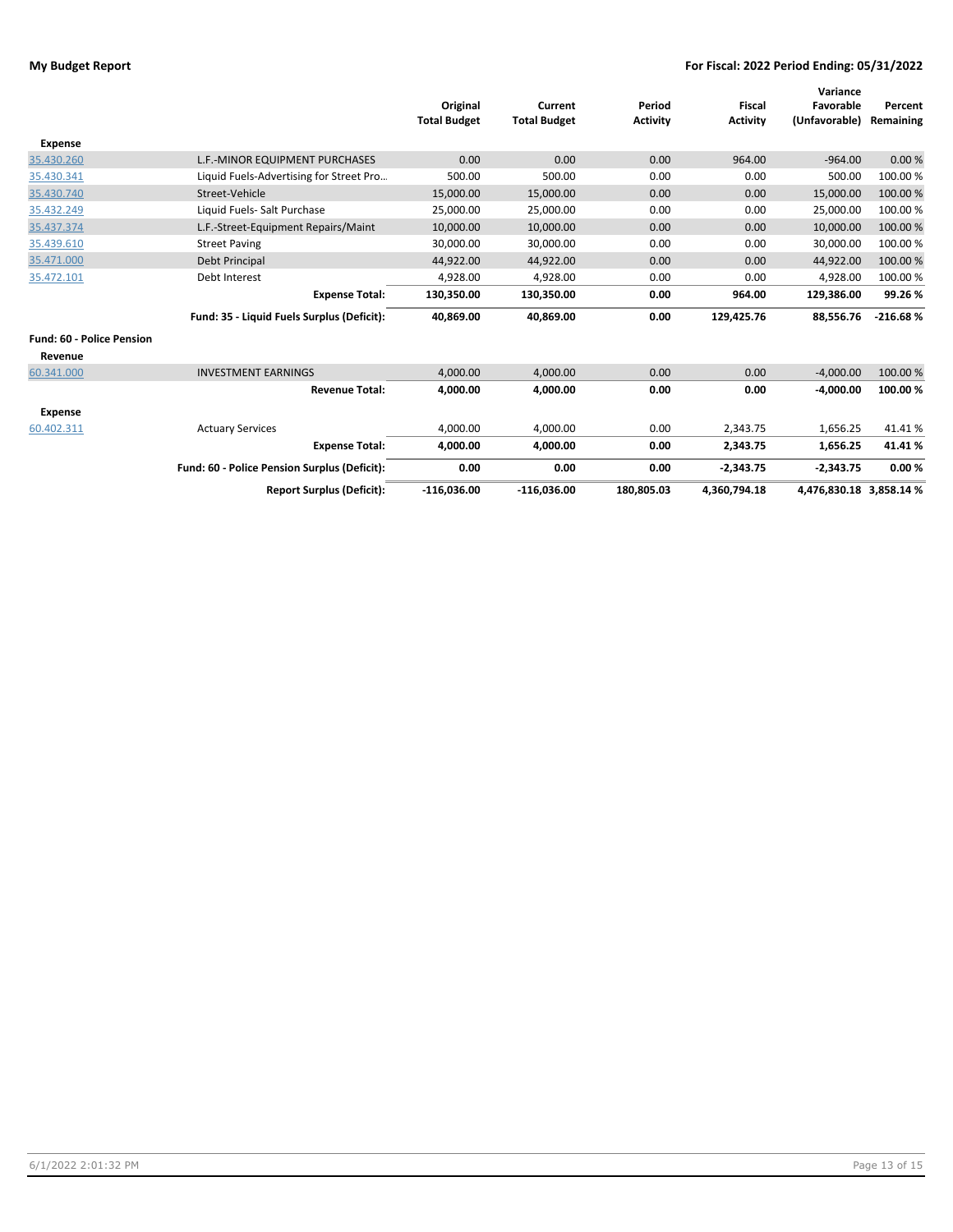# **Group Summary**

|                                    |                                                |                                 |                                |                           |                           | Variance                   |                      |
|------------------------------------|------------------------------------------------|---------------------------------|--------------------------------|---------------------------|---------------------------|----------------------------|----------------------|
| Account Typ                        |                                                | Original<br><b>Total Budget</b> | Current<br><b>Total Budget</b> | Period<br><b>Activity</b> | Fiscal<br><b>Activity</b> | Favorable<br>(Unfavorable) | Percent<br>Remaining |
| Fund: 01 - General                 |                                                |                                 |                                |                           |                           |                            |                      |
| Revenue                            |                                                | 3,813,154.00                    | 3,813,154.00                   | 388,041.53                | 1,187,647.73              | $-2,625,506.27$            | 68.85 %              |
| Expense                            |                                                | 3,813,154.00                    | 3,813,154.00                   | 226,587.10                | 1,202,019.30              | 2,611,134.70               | 68.48%               |
|                                    | Fund: 01 - General Surplus (Deficit):          | 0.00                            | 0.00                           | 161,454.43                | $-14,371.57$              | $-14,371.57$               | 0.00%                |
| <b>Fund: 05 - Recreation Board</b> |                                                |                                 |                                |                           |                           |                            |                      |
| Revenue                            |                                                | 14,895.00                       | 14,895.00                      | 947.40                    | 8,648.02                  | $-6,246.98$                | 41.94%               |
| Expense                            |                                                | 14,895.00                       | 14,895.00                      | 204.76                    | 7,788.58                  | 7,106.42                   | 47.71%               |
|                                    | Fund: 05 - Recreation Board Surplus (Deficit): | 0.00                            | 0.00                           | 742.64                    | 859.44                    | 859.44                     | 0.00%                |
| Fund: 06 - Water                   |                                                |                                 |                                |                           |                           |                            |                      |
| Revenue                            |                                                | 1,546,544.00                    | 1,546,544.00                   | 89,552.75                 | 671,467.90                | $-875,076.10$              | 56.58%               |
| Expense                            |                                                | 1,546,544.00                    | 1,546,544.00                   | 125,780.50                | 553,983.93                | 992,560.07                 | 64.18%               |
|                                    | Fund: 06 - Water Surplus (Deficit):            | 0.00                            | 0.00                           | $-36,227.75$              | 117,483.97                | 117,483.97                 | 0.00%                |
|                                    |                                                |                                 |                                |                           |                           |                            |                      |
| Fund: 07 - Electric                |                                                |                                 |                                |                           |                           |                            |                      |
| Revenue                            |                                                | 4,143,895.00                    | 4,143,895.00                   | 288,827.54                | 1,690,081.74              | $-2,453,813.26$            | 59.22 %              |
| Expense                            |                                                | 4,143,895.00                    | 4,143,895.00                   | 240,962.32                | 1,064,001.17              | 3,079,893.83               | 74.32%               |
|                                    | Fund: 07 - Electric Surplus (Deficit):         | 0.00                            | 0.00                           | 47,865.22                 | 626,080.57                | 626,080.57                 | 0.00%                |
| Fund: 08 - Sewer                   |                                                |                                 |                                |                           |                           |                            |                      |
| Revenue                            |                                                | 631,071.00                      | 631,071.00                     | 10,855.00                 | 54,556.84                 | $-576,514.16$              | 91.35%               |
| Expense                            |                                                | 787,976.00                      | 787,976.00                     | 3,884.51                  | 33,181.87                 | 754,794.13                 | 95.79%               |
|                                    | Fund: 08 - Sewer Surplus (Deficit):            | $-156,905.00$                   | $-156,905.00$                  | 6,970.49                  | 21,374.97                 | 178,279.97                 | 113.62%              |
| Fund: 30 - Capital Reserve         |                                                |                                 |                                |                           |                           |                            |                      |
| Revenue                            |                                                | 0.00                            | 0.00                           | 0.00                      | 3,482,304.79              | 3,482,304.79               | 0.00%                |
| Expense                            |                                                | 0.00                            | 0.00                           | 0.00                      | 20.00                     | $-20.00$                   | 0.00%                |
|                                    | Fund: 30 - Capital Reserve Surplus (Deficit):  | 0.00                            | 0.00                           | 0.00                      | 3,482,284.79              | 3,482,284.79               | 0.00%                |
| Fund: 35 - Liquid Fuels            |                                                |                                 |                                |                           |                           |                            |                      |
| Revenue                            |                                                | 171,219.00                      | 171,219.00                     | 0.00                      | 130,389.76                | $-40,829.24$               | 23.85 %              |
| Expense                            |                                                | 130,350.00                      | 130,350.00                     | 0.00                      | 964.00                    | 129,386.00                 | 99.26%               |
|                                    | Fund: 35 - Liquid Fuels Surplus (Deficit):     | 40,869.00                       | 40,869.00                      | 0.00                      | 129,425.76                | 88,556.76                  | $-216.68%$           |
| <b>Fund: 60 - Police Pension</b>   |                                                |                                 |                                |                           |                           |                            |                      |
| Revenue                            |                                                | 4,000.00                        | 4,000.00                       | 0.00                      | 0.00                      | $-4,000.00$                | 100.00%              |
| Expense                            |                                                | 4,000.00                        | 4,000.00                       | 0.00                      | 2,343.75                  | 1,656.25                   | 41.41%               |
|                                    | Fund: 60 - Police Pension Surplus (Deficit):   | 0.00                            | 0.00                           | 0.00                      | $-2,343.75$               | $-2,343.75$                | 0.00%                |
|                                    | <b>Report Surplus (Deficit):</b>               | $-116,036.00$                   | $-116,036.00$                  | 180,805.03                | 4.360.794.18              | 4,476,830.18 3,858.14 %    |                      |